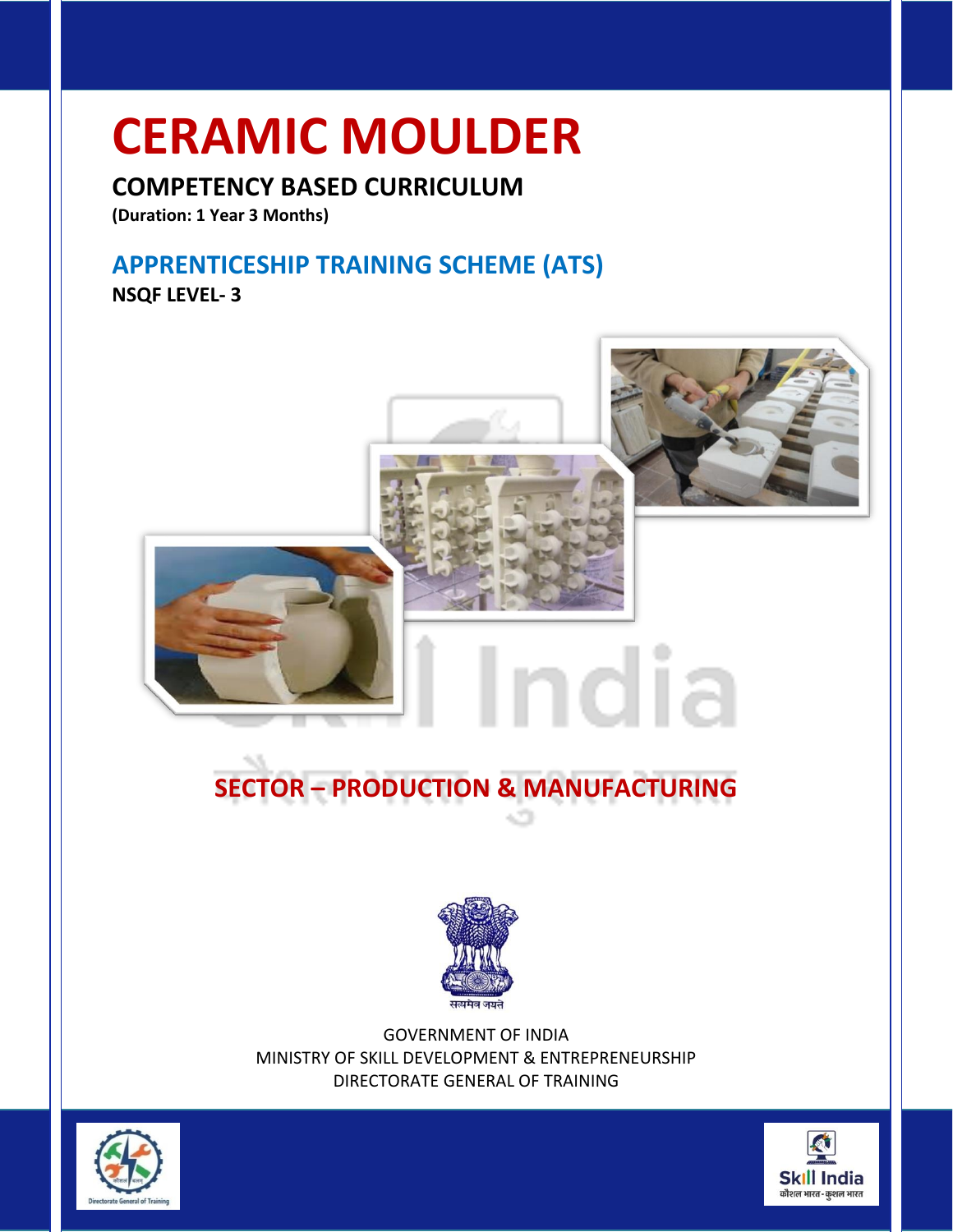## **CERAMIC MOULDER**

**(Revised in 2018)**

### **APPRENTICESHIP TRAINING SCHEME (ATS)**



SKI 100 कोशल भारत-कुशल भारत

Developed By

Ministry of Skill Development and Entrepreneurship Directorate General of Training **CENTRAL STAFF TRAINING AND RESEARCH INSTITUTE** EN-81, Sector-V, Salt Lake City, Kolkata – 700 091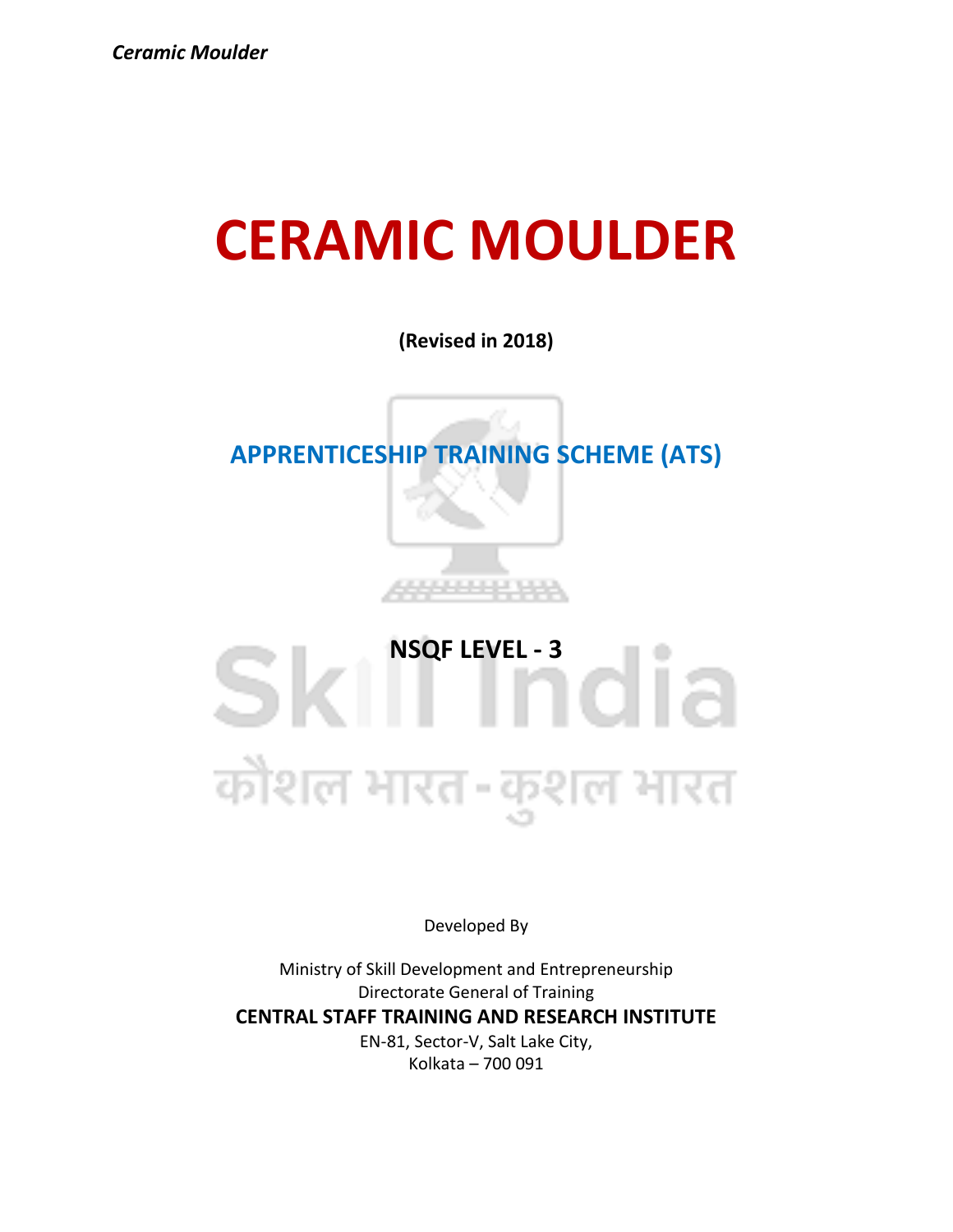The DGT sincerely expresses appreciation for the contribution of the Industry, State Directorate, Trade Experts and all others who contributed in revising the curriculum.

Special acknowledgement is extended by DGT to the following expert members who had contributed immensely in this curriculum.

| SI.<br>No. | <b>Name &amp; Designation</b><br>Shri/Mr./Ms.                           | Organization                                   | <b>Mentor Council</b><br><b>Designation</b> |
|------------|-------------------------------------------------------------------------|------------------------------------------------|---------------------------------------------|
|            | <b>Expert group on restructuring of Apprenticeship Training Modules</b> |                                                |                                             |
| 1.         | Shri. H.S. N. Murthy Rao,<br><b>Regional Director</b>                   | RDAT, Madras                                   | Chairman                                    |
| 2.         | Shri A.V. Sethuraman, Foundry<br>Supdt.                                 | Binny Engg. Works, Madras                      | Member                                      |
| 3.         | Shri V. Srinivasan, Special Officer<br>(CDL)                            | DET, Tamil Nadu                                | Member                                      |
| 4.         | Shri P. Sukumaran Nair, Training<br>Officer                             | CTI, Madras                                    | Member                                      |
| 5.         | Shri U.S. Sharma, Training<br>Officer                                   | CTI, Madras                                    | Member                                      |
| 6.         | Shri S. Loganathan, Asst.<br><b>Training Officer</b>                    | Govt. Industrial Training<br>Institute, Madras | Member                                      |
| 7.         | Shri B. Ambasankaran, Jr. Trg.<br>Officer,                              | Govt. ITI, Madras                              | Member                                      |
| 8.         | Shri K.A. Sivagnanam, Dy.<br>Director                                   | RDAT, Guindy, Madras                           | Member                                      |
| 9.         | Shri S. Kunjithapadam, Dy.<br>Director of Training                      | $-Do-$                                         | Member                                      |
| 10.        | Shri V. Bharath Vikru, Asst.<br>Director of Training                    | $-Do-$                                         | Member                                      |
| 11.        | Shri S.P. Ayyar, Training Officer                                       | $-Do-$                                         | Member                                      |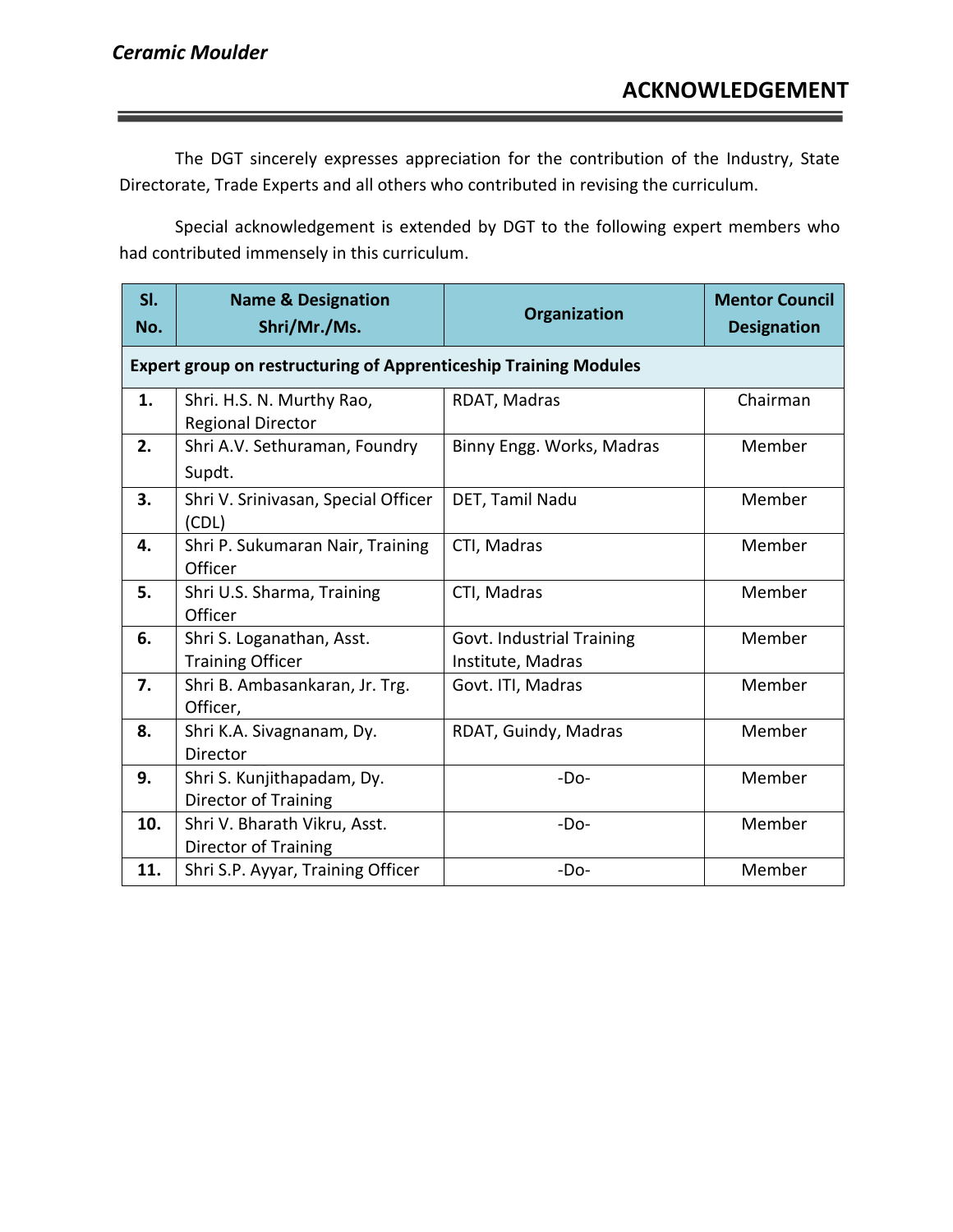| SI.<br>No. | <b>Topics</b>                                               | Page No.  |
|------------|-------------------------------------------------------------|-----------|
| 1.         | Background                                                  | $1 - 2$   |
| 2.         | <b>Training System</b>                                      | $3 - 7$   |
| 3.         | Job Role                                                    | 8         |
| 4.         | NSQF Level Compliance                                       | 9         |
| 5.         | <b>General Information</b>                                  | 10        |
| 6.         | <b>Learning Outcome</b>                                     | $11 - 12$ |
| 7.         | Learning Outcome with Assessment Criteria                   | $13 - 15$ |
| 8.         | Syllabus                                                    | $16-17$   |
| 9.         | Syllabus - Core Skill                                       | 18-22     |
|            | 9.1 Core Skill - Workshop Calculation & Science and         |           |
|            | <b>Engineering Drawing</b>                                  |           |
|            | 9.2 Core Skill - Employability Skill                        |           |
| 10.        | Details of Competencies (On-Job Training)                   | 23        |
| 11.        | List of Trade Tools & Equipment Basic Training - Annexure I | 24-28     |
| 12.        | Format for Internal Assessment - Annexure II                | 29        |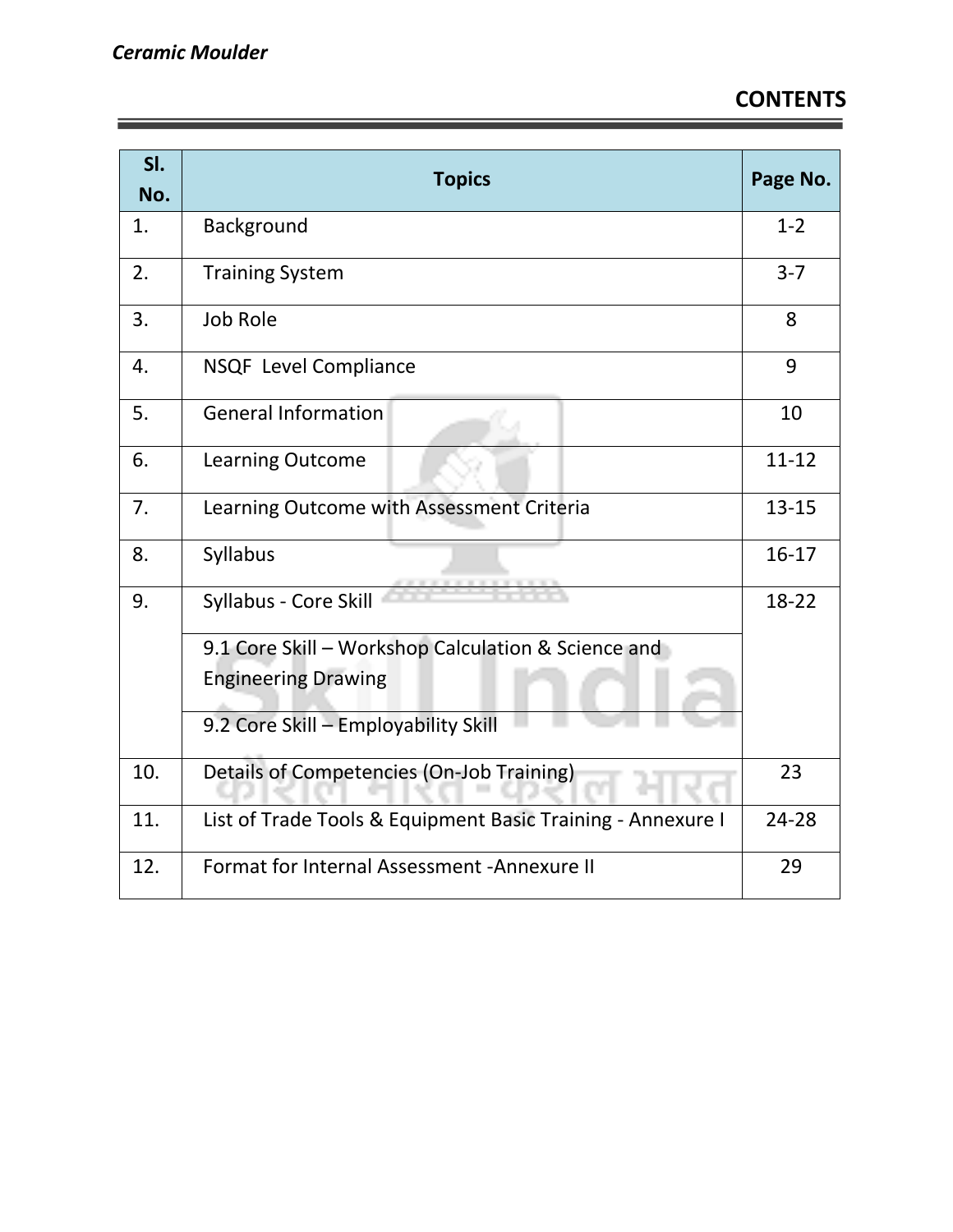### **1.1 Apprenticeship Training Scheme under Apprentice Act 1961**

The Apprentices Act, 1961 was enacted with the objective of regulating the programme of training of apprentices in the industry by utilizing the facilities available therein for imparting on-the-job training. The Act makes it obligatory for employers in specified industries to engage apprentices in designated trades to impart Apprenticeship Training on the job in industry to school leavers and person having National Trade Certificate(ITI pass-outs) issued by National Council for Vocational Training (NCVT) to develop skilled manpower for the industry**.** There are four categories of apprentices namely**; trade apprentice, graduate, technician and technician (vocational) apprentices.** 

Qualifications and period of apprenticeship training of **trade apprentices** vary from trade to trade. The apprenticeship training for trade apprentices consists of basic training followed by practical training. At the end of the training, the apprentices are required to appear in a trade test conducted by NCVT and those successful in the trade tests are awarded the National Apprenticeship Certificate.

The period of apprenticeship training for graduate (engineers), technician (diploma holders and technician (vocational) apprentices is one year. Certificates are awarded on completion of training by the Department of Education, Ministry of Human Resource Development.

### **1.2 Changes in Industrial Scenario**

Recently we have seen huge changes in the Indian industry. The Indian Industry registered an impressive growth during the last decade and half. The number of industries in India have increased manifold in the last fifteen years especially in services and manufacturing sectors. It has been realized that India would become a prosperous and a modern state by raising skill levels, including by engaging a larger proportion of apprentices, will be critical to success; as will stronger collaboration between industry and the trainees to ensure the supply of skilled workforce and drive development through employment. Various initiatives to build up an adequate infrastructure for rapid industrialization and improve the industrial scenario in India have been taken.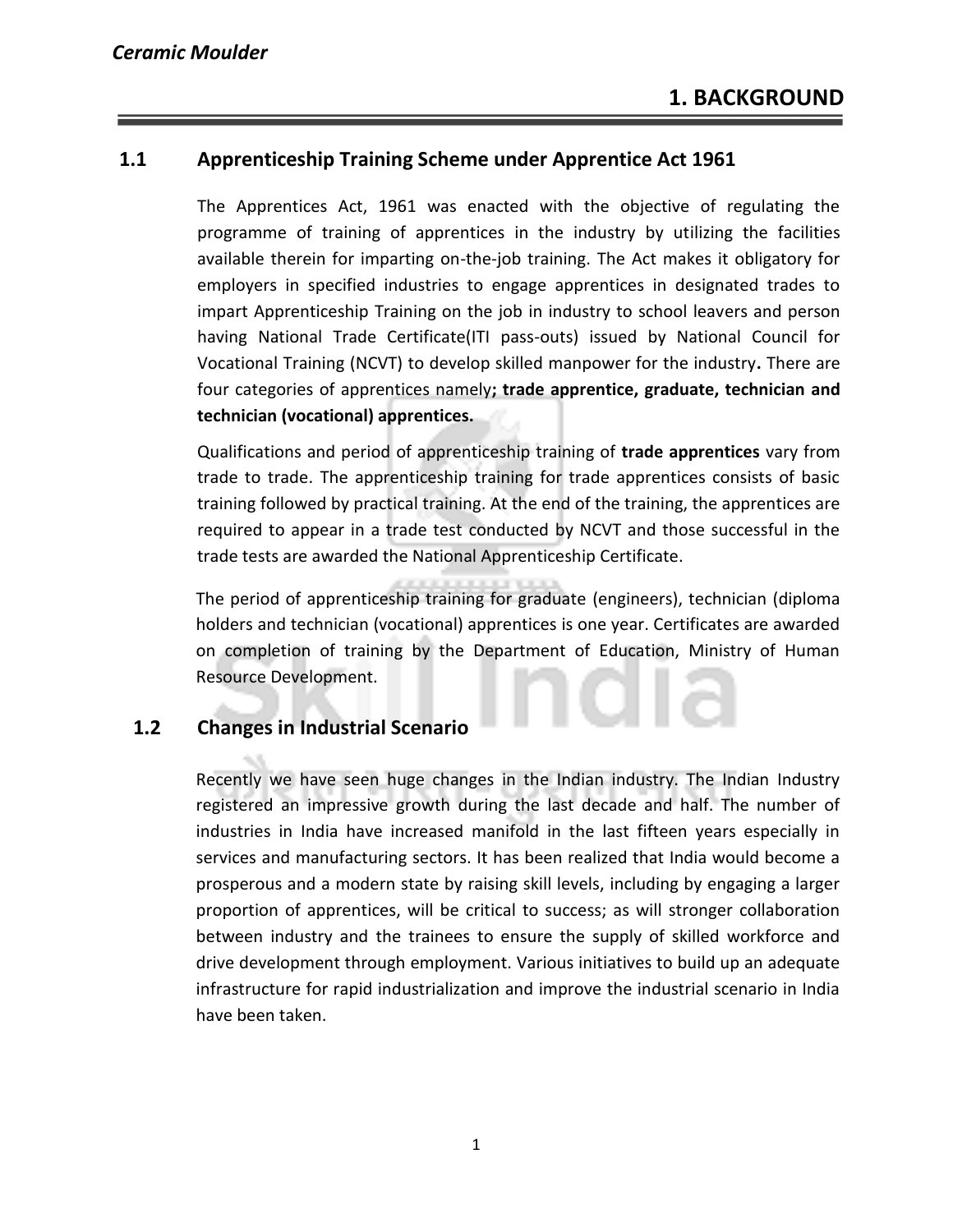### **1.3 Reformation**

The Apprentices Act, 1961 has been amended and brought into effect from 22<sup>nd</sup> December, 2014 to make it more responsive to industry and youth. Key amendments are as given below:

- Prescription of number of apprentices to be engaged at establishment level instead of trade-wise.
- Establishment can also engage apprentices in optional trades which are not designated, with the discretion of entry level qualification and syllabus.
- Scope has been extended also to non-engineering occupations.
- Establishments have been permitted to outsource basic training in an institute of their choice.
- The burden of compliance on industry has been reduced significantly.

,,,,,,,,,,,,

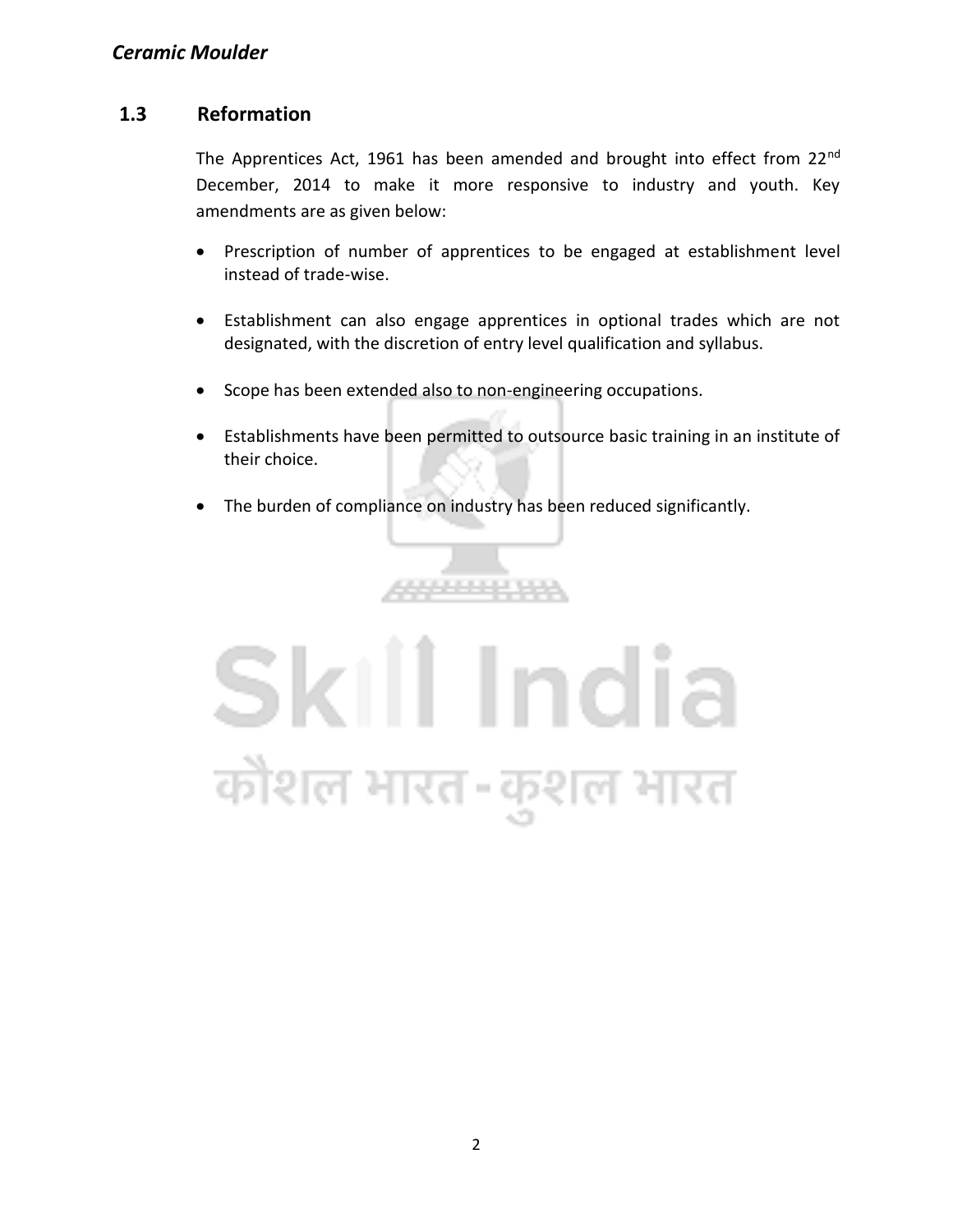### **2.1 GENERAL**

Directorate General of Training (DGT) under Ministry of Skill Development & Entrepreneurship offers range of vocational training courses catering to the need of different sectors of economy/ Labour market. The vocational training programmes are delivered under aegis of National Council of Vocational Training (NCVT). Craftsman Training Scheme (CTS) and Apprenticeship Training Scheme (ATS) are two pioneer programmes of NCVT for propagating vocational training.

Ceramic Moulder trade under ATS is one of the most popular courses delivered nationwide through different industries. The course is of one year and three months (01 Block of 15months including basic training) duration. It mainly consists of Domain area and Core area. In the Domain area Trade Theory & Practical impart professional - skills and knowledge, while Core area - Workshop Calculation and science, Engineering Drawing and Employability Skills imparts requisite core skills & knowledge and life skills. After passing out the training programme, the trainee is being awarded National Apprenticeship Certificate (NAC) by NCVT having worldwide recognition.

### **Broadly candidates need to demonstrate that they are able to:**

- Read & interpret technical parameters/document, plan and organize work processes, identify necessary materials and tools;
- Perform task with due consideration to safety rules, accident prevention regulations and environmental protection stipulations;
- Apply professional skill, knowledge, core skills & employability skills while performing jobs and solve problem during execution.
- Check the job/assembly as per drawing for functioning, identify and rectify errors in job/assembly.
- Document the technical parameters related to the task undertaken.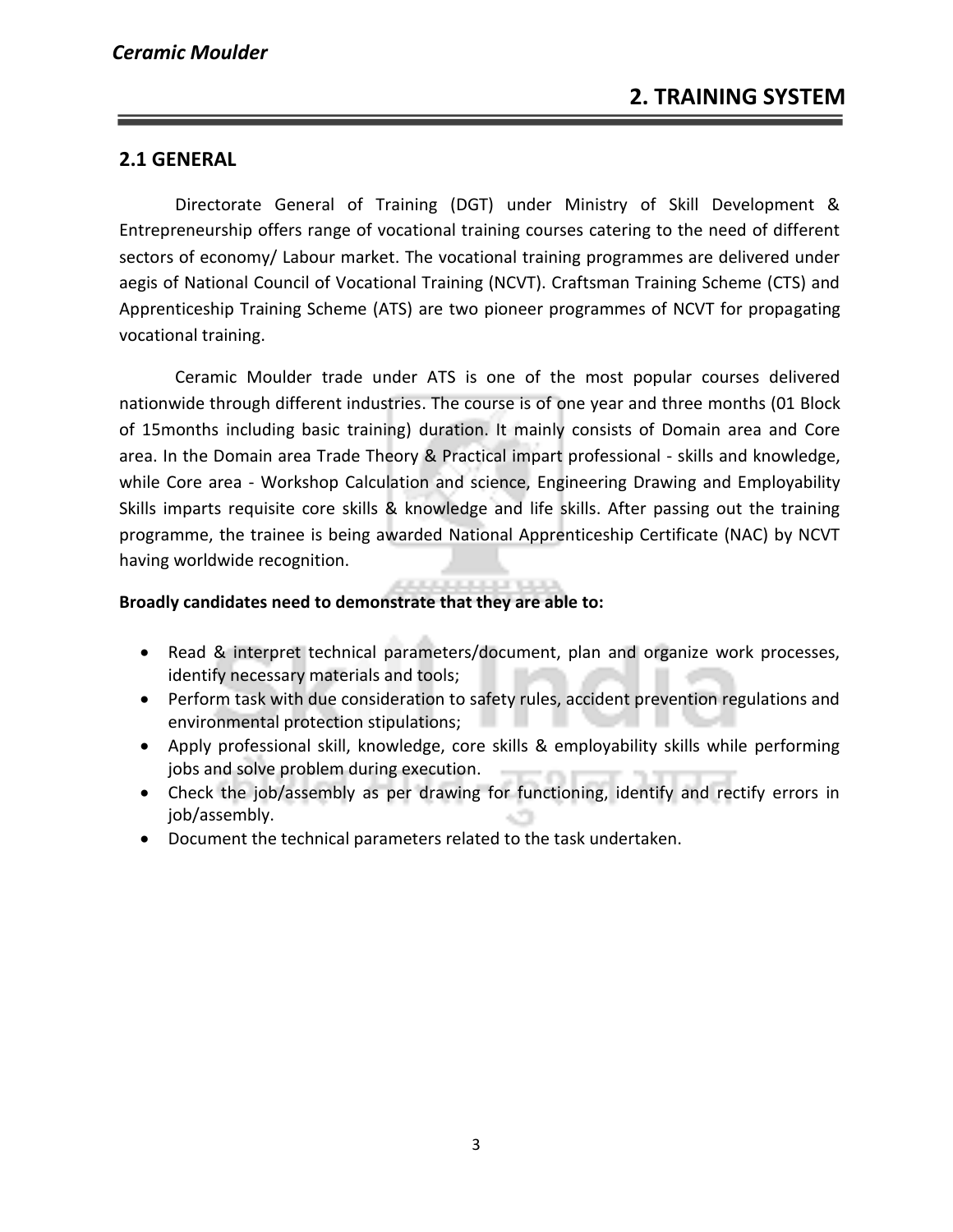### **2.2 CAREER PROGRESSION PATHWAYS**:

• Indicative pathways for vertical mobility.



### **2.3 COURSE STRUCTURE:**

Table below depicts the distribution of training hours across various course elements during a period of one year (*Basic Training and On-Job Training*) : -

### **Total training duration details: -**

| Time                      | $1 - 3$        | $4 - 15$    |
|---------------------------|----------------|-------------|
| (in months)               |                |             |
| <b>Basic Training</b>     | <b>Block-1</b> | -----       |
| <b>Practical Training</b> | ----           | $Block - I$ |
| (On - job training)       |                |             |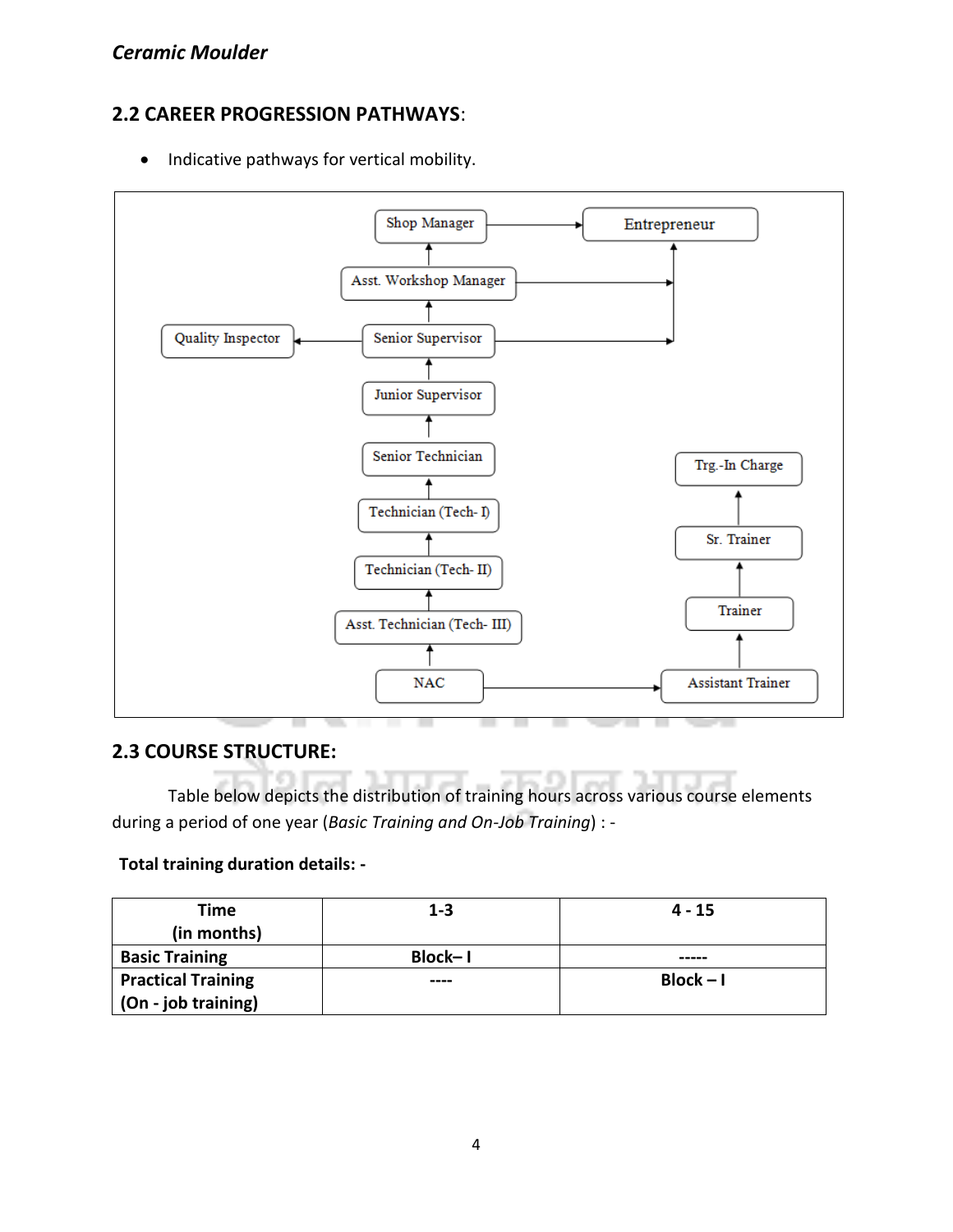### **A. Basic Training**

For 02 yrs. course (Engg.) :-(Total 06 months: 03 months in 1<sup>st</sup>yr. + 03 months in 2<sup>nd</sup> yr.) For 01 yr. course (Engg.) :-(Total 03 months: 03 months in 1<sup>st</sup> yr.)

| S No. | <b>Course Element</b>                        |             | <b>Total Notional Training Hours</b> |  |
|-------|----------------------------------------------|-------------|--------------------------------------|--|
|       |                                              | For 02 Yrs. | For 01 Yr.                           |  |
|       |                                              | course      | course                               |  |
| 1.    | Professional Skill (Trade Practical)         | 550         | 275                                  |  |
| 2.    | Professional Knowledge (Trade Theory)        | 240         | 120                                  |  |
| 3.    | <b>Workshop Calculation &amp; Science</b>    | 40          | 20                                   |  |
| 4.    | <b>Engineering Drawing</b>                   | 60          | 30                                   |  |
| 5.    | <b>Employability Skills</b>                  | 110         | 55                                   |  |
|       | <b>Total (Including internal assessment)</b> | 1000        | 500                                  |  |

### **B. On-Job Training:-**

For 02 yrs. Course (Engg.) :- (Total 18 months: 09 months in 1<sup>st</sup> yr. + 09 months in 2<sup>nd</sup> yr.)

Notional Training Hours for On-Job Training: 3120 Hrs.

For 01 yr. course (Engg.) :-( **Total 12 months**)

Notional Training Hours for On-Job Training: 2080 Hrs.

### **C. Total training hours:-**

| <b>Duration</b>    | <b>Basic Training</b> | <b>On-Job Training</b> | <b>Total</b> |
|--------------------|-----------------------|------------------------|--------------|
| For 02 yrs. course | 1000 hrs.             | 3120 hrs.              | 4120 hrs.    |
| (Engg.)            |                       |                        |              |
| For 01 yr. course  | 500 hrs.              | 2080 hrs.              | 2580 hrs.    |
| (Engg.)            |                       |                        |              |

### **2.4 ASSESSMENT & CERTIFICATION:**

The trainee will be tested for his skill, knowledge and attitude during the period of course and at the end of the training programme as notified by Govt of India from time to time. The Employability skills will be tested in first two semesters only.

a) The **Internal assessment** during the period of training will be done by **Formative assessment method** by testing for assessment criteria listed against learning outcomes. The training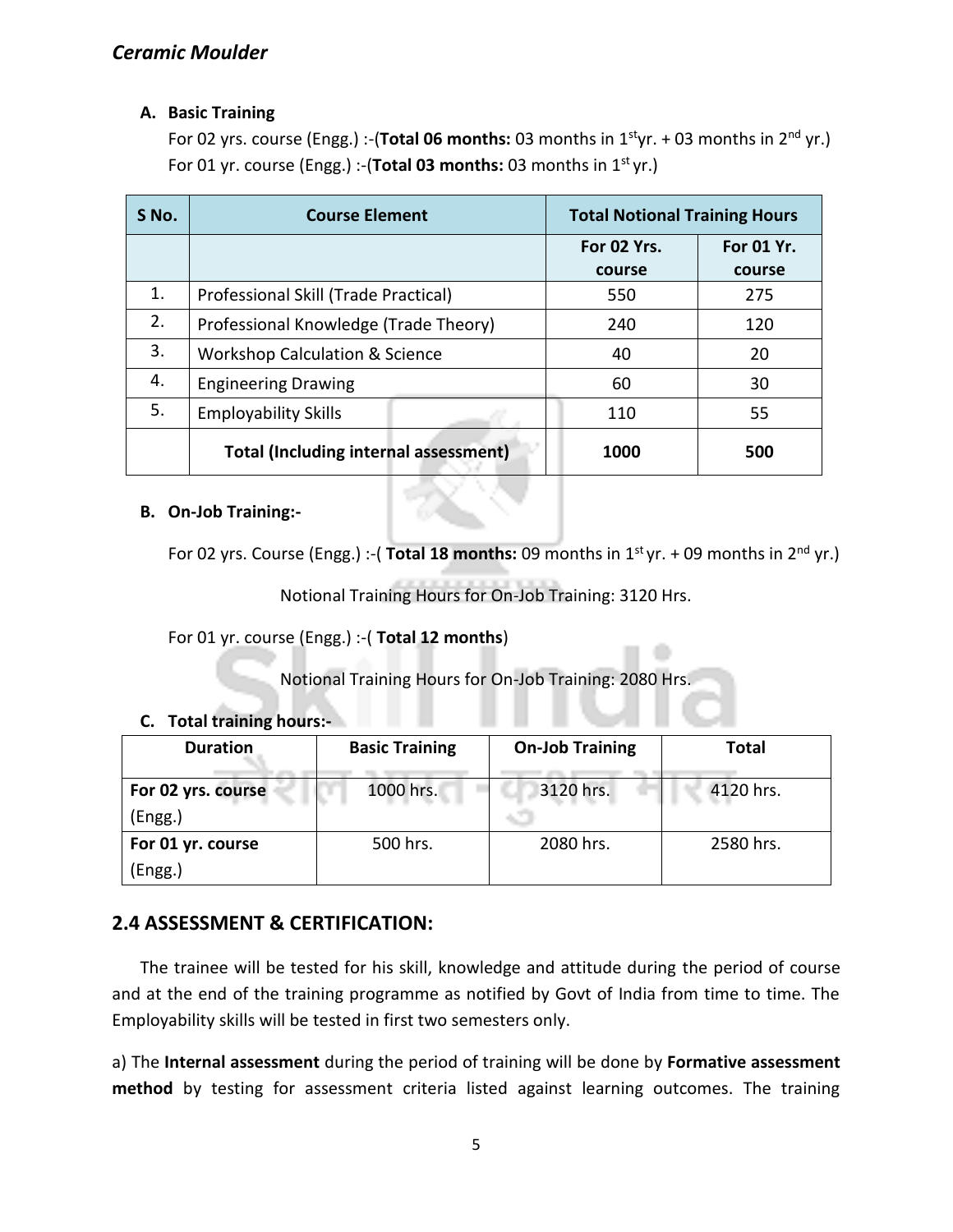institute have to maintain individual *trainee portfolio* as detailed in assessment guideline. The marks of internal assessment will be as per the template (Annexure – II).

b) The final assessment will be in the form of summative assessment method. The All India Trade Test for awarding NAC will be conducted by NCVT on completion of course as per guideline of Govt of India. The pattern and marking structure is being notified by govt of India from time to time. **The learning outcome and assessment criteria will be basis for setting question papers for final assessment. The examiner during final examination will also check**  individual trainee's profile as detailed in assessment guideline before giving marks for practical examination.

### **2.4.1 PASS REGULATION**

The minimum pass percent for Practical is 60% & minimum pass percent for Theory subjects 40%. The candidate pass in each subject conducted under all India trade test.

### **2.4.2 ASSESSMENT GUIDELINE**

Appropriate arrangements should be made to ensure that there will be no artificial barriers to assessment. The nature of special needs should be taken into account while undertaking assessment. Due consideration should be given while assessing for team work, avoidance/reduction of scrap/wastage and disposal of scarp/wastage as per procedure, behavioral attitude, sensitivity to environment and regularity in training. The sensitivity towards OSHE and self-learning attitude are to be considered while assessing competency.

Assessment will be evidence based comprising the following:

- Job carried out in labs/workshop
- Record book/ daily diary
- Answer sheet of assessment
	- Viva-voce
	- Progress chart
	- Attendance and punctuality
	- Assignment
	- Project work

Evidences of internal assessments are to be preserved until forthcoming semester examination for audit and verification by examination body. The following marking pattern to be adopted while assessing:

| <b>Performance Level</b>                                               | <b>Evidence</b> |
|------------------------------------------------------------------------|-----------------|
| (a) Weightage in the range of 60 -75% to be allotted during assessment |                 |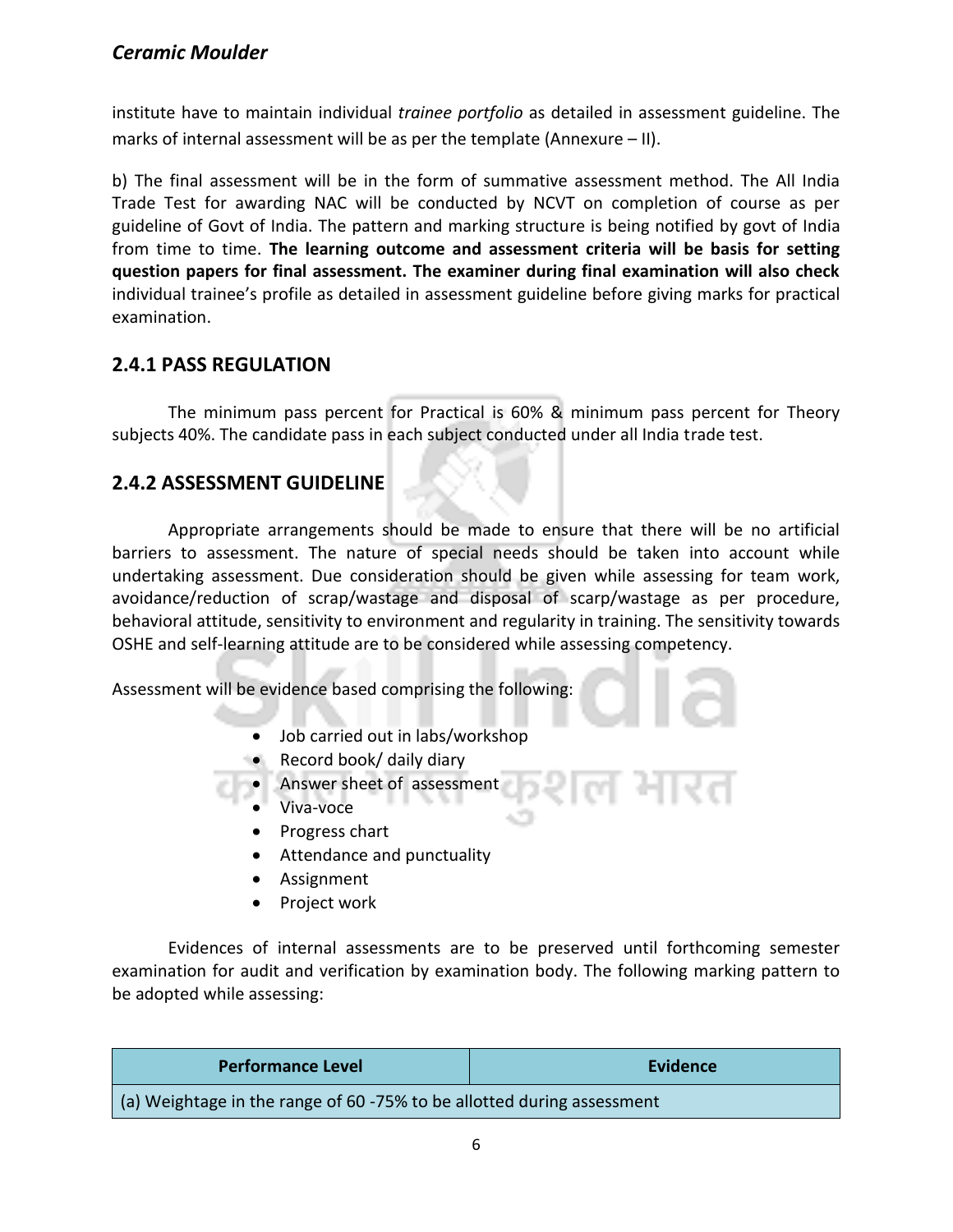| For performance in this grade, the candidate<br>with occasional guidance and showing due<br>regard for safety procedures and practices,<br>has produced work which demonstrates<br>attainment of an acceptable standard of<br>craftsmanship.                                                       | Demonstration of good skill in the use of<br>hand tools, machine tools and workshop<br>equipment<br>Below 70% tolerance dimension/accuracy<br>$\bullet$<br>achieved while undertaking different work<br>with those demanded by the<br>component/job/set standards.<br>A fairly good level of neatness and<br>consistency in the finish<br>Occasional support in completing the<br>project/job. |
|----------------------------------------------------------------------------------------------------------------------------------------------------------------------------------------------------------------------------------------------------------------------------------------------------|------------------------------------------------------------------------------------------------------------------------------------------------------------------------------------------------------------------------------------------------------------------------------------------------------------------------------------------------------------------------------------------------|
| (b)Weightage in the range of above75% - 90% to be allotted during assessment                                                                                                                                                                                                                       |                                                                                                                                                                                                                                                                                                                                                                                                |
| For this grade, the candidate, with little<br>guidance and showing due regard for safety<br>procedures and practices, has produced<br>work which demonstrates attainment of a<br>reasonable standard of craftsmanship.<br>(c) Weightage in the range of above 90% to be allotted during assessment | Good skill levels in the use of hand tools,<br>$\bullet$<br>machine tools and workshop equipment<br>70-80% tolerance dimension/accuracy<br>$\bullet$<br>achieved while undertaking different work<br>with those demanded by the<br>component/job/set standards.<br>A good level of neatness and consistency<br>in the finish<br>Little support in completing the<br>project/job                |
| performance<br>the<br>For<br>this<br>grade,<br>$\blacksquare$ in                                                                                                                                                                                                                                   | High skill levels in the use of hand tools,<br>$\bullet$                                                                                                                                                                                                                                                                                                                                       |
| candidate, with minimal or no support in<br>organization and execution and with due<br>regard for safety procedures and practices,<br>has produced work which demonstrates<br>attainment<br>of<br>high<br>standard<br>of<br>a<br>craftsmanship.                                                    | machine tools and workshop equipment<br>Above 80% tolerance dimension/accuracy<br>achieved while undertaking different work<br>with those demanded by the<br>component/job/set standards.<br>A high level of neatness and consistency in<br>the finish.<br>Minimal or no support in completing the<br>project.                                                                                 |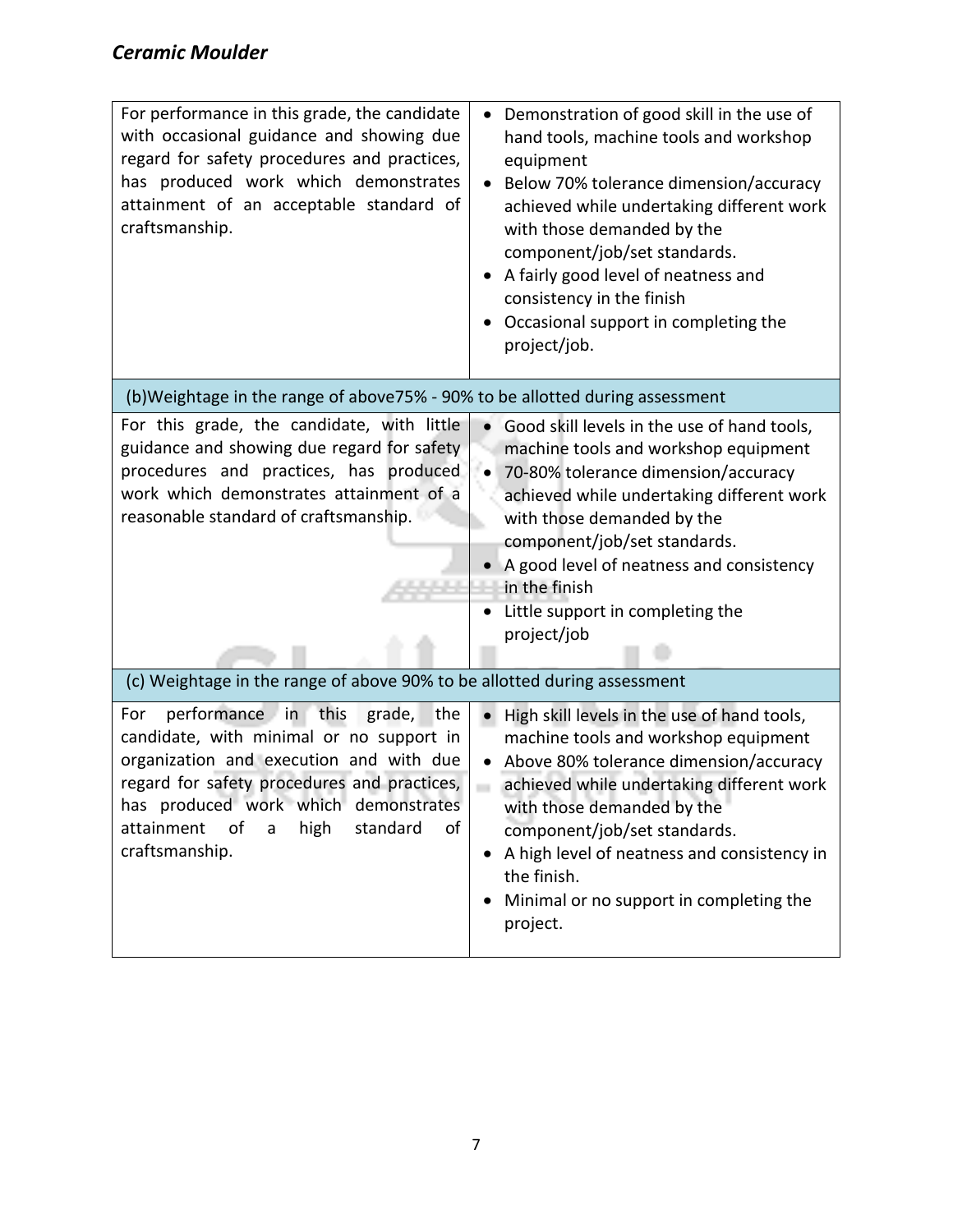Brief description of Job roles of Ceramic Moulder

**Moulder, Hand (Ceramics)** makes ceramic articles such as sanitary wares; abrasive wheels, bricks, tiles, etc. by pressing moist clay by hand in plaster of Paris or Wooden (Bihar) moulds and moulding it to desired shape or form. Kneads moist clay with hands and feet or by shood (Bihar) to give it required consistency or plasticity; applies thin coating of oil or clay dust or both, inside mould to prevent moist clay sticking to surface when filled; presses clay firmly into mould byhand, with mallet or by means of ramming tool to pack mould uniformly; scraps off projecting clay with sharp instrument to give moulded article smooth edge; allows clay to remain in mould for short time to dry and shrink slightly; removes semidry ware from mould and places it in drying chamber, after checking defects, to form and shape. May specialize in particular

branch, i.e. figures, tea pots, sanitary wares, etc.

Plan and organize assigned work and detect & resolve issues during execution. Demonstrate possible solutions and agree tasks within the team. Communicate with required clarity and understand technical English. Sensitive to environment, self-learning and productivity.

Perform TPM (Total Production Management), TQM (Total Quality Management) and record keeping system.

**Reference NCO 2015**: **7314.0400 - Moulder, Hand (Ceramics)**

त्रौशल भारत-र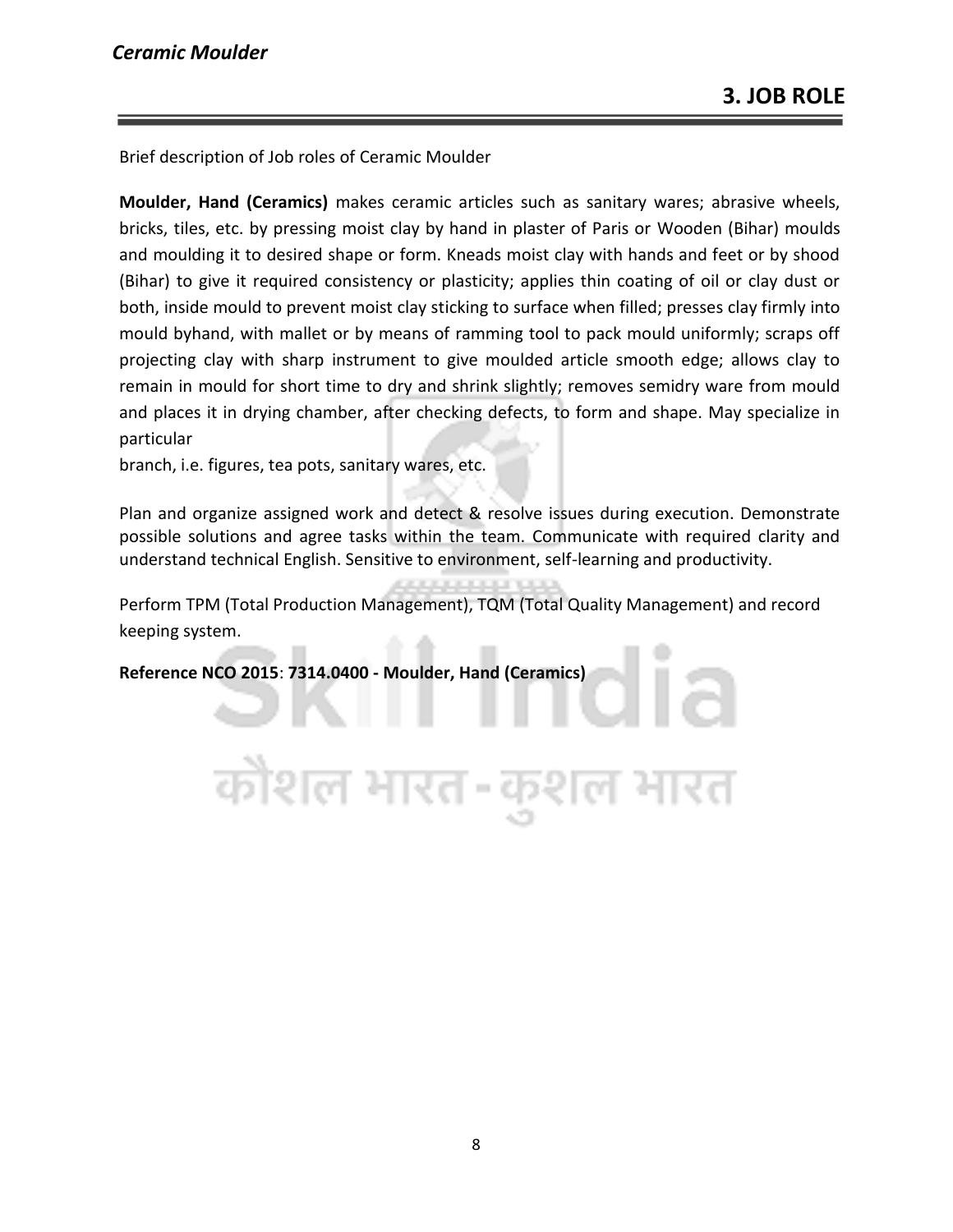### **4. NSQF LEVEL COMPLIANCE**

NSQF level for Ceramic Mouldertrade under ATS: **Level 3**

As per notification issued by Govt. of India dated- 27.12.2013 on National Skill Qualification Framework total 10 (Ten) Levels are defined.

Each level of the NSQF is associated with a set of descriptors made up of five outcome statements, which describe in general terms, the minimum knowledge, skills and attributes that a learner needs to acquire in order to be certified for that level.

Each level of the NSQF is described by a statement of learning outcomes in five domains, known as level descriptors. These five domains are:

- a. Process
- b. professional knowledge,
- c. professional skill,
- d. core skill and
- e. Responsibility.

The Broad Learning outcome of Ceramic Mouldertrade under ATS mostly matches with the Level descriptor at Level- 3.

 $\Box$ 

The NSQF level-3 descriptor is given below: 75 H

| <b>Level</b> | <b>Process</b><br><b>Required</b>                                                                                        | <b>Professional</b><br><b>Knowledge</b>                                          | <b>Professional</b><br><b>Skill</b>                                                                             | <b>Core Skill</b>                                                                                                                                                                                                                   | <b>Responsibility</b>                                                             |
|--------------|--------------------------------------------------------------------------------------------------------------------------|----------------------------------------------------------------------------------|-----------------------------------------------------------------------------------------------------------------|-------------------------------------------------------------------------------------------------------------------------------------------------------------------------------------------------------------------------------------|-----------------------------------------------------------------------------------|
| Level 3      | Person may<br>carry<br>out a job<br>which<br>may require<br>limited range<br>of activities<br>routine and<br>predictable | Basic facts,<br>process and<br>principle<br>applied in<br>trade of<br>employment | Recall and<br>demonstrate<br>practical<br>skill, routine<br>and repetitive in<br>narrow range of<br>application | Communication<br>written and oral, supervision<br>with minimum<br>required clarity,<br>of basic<br>Iskill<br>arithmetic and<br>algebraic<br>principles,<br>person al<br>banking, basic<br>understanding<br>of social and<br>natural | Under close<br>Some<br>Responsibility<br>for own<br>work within<br>defined limit. |
|              |                                                                                                                          |                                                                                  |                                                                                                                 | environment                                                                                                                                                                                                                         |                                                                                   |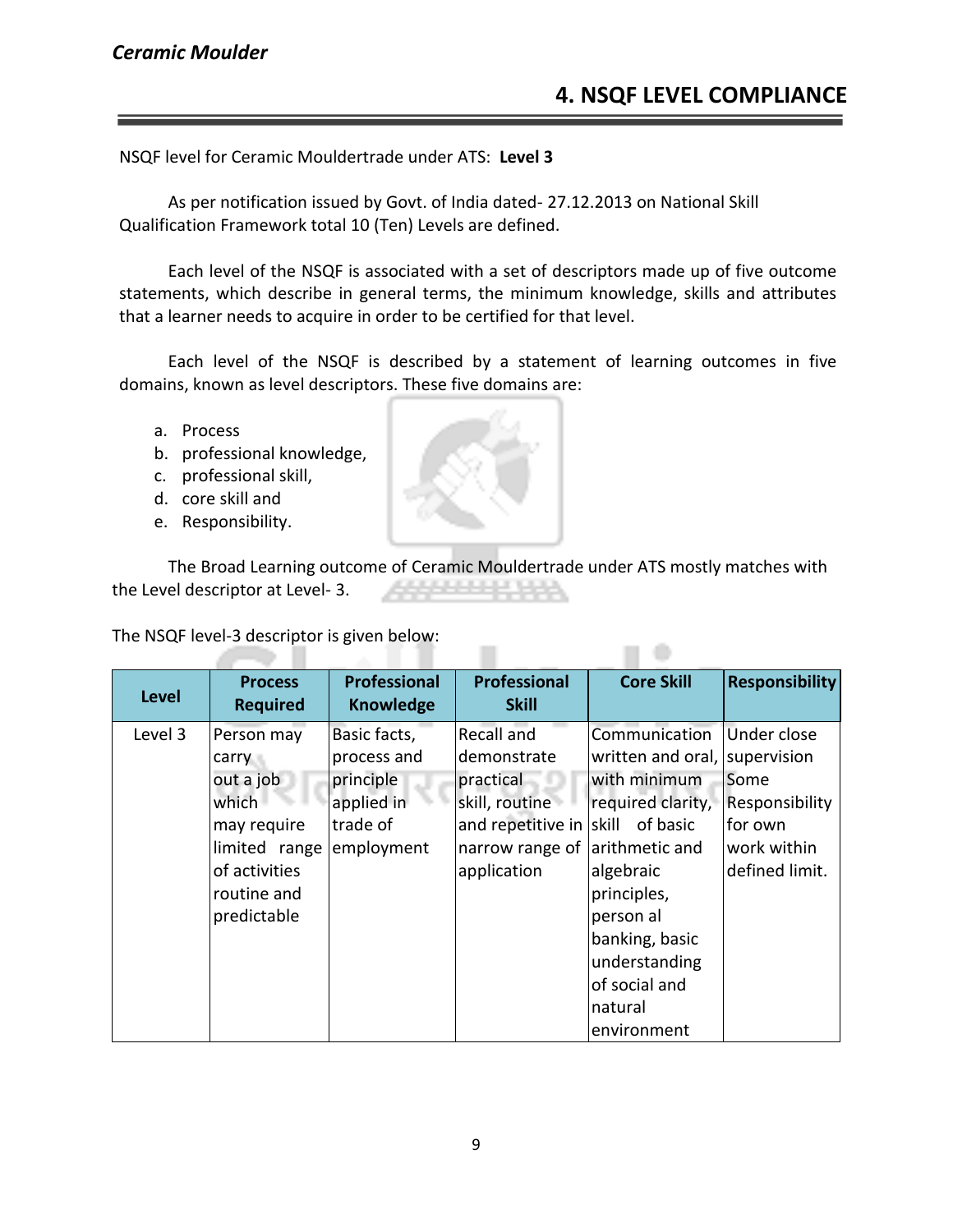### **5. GENERAL INFORMATION**

| <b>Name of the Trade</b>             | <b>CERAMIC MOULDER</b>                                        |
|--------------------------------------|---------------------------------------------------------------|
| $NCO - 2015$                         | NCO 2015: 7314.0400                                           |
|                                      |                                                               |
| <b>NSQF Level</b>                    | Level $-3$                                                    |
| <b>Duration of Apprenticeship</b>    |                                                               |
| <b>Training</b>                      | 3 months + One year (01 Block of 15 months duration           |
|                                      |                                                               |
| (Basic Training + On-Job             | including basic training).                                    |
| Training)                            |                                                               |
| <b>Duration of Basic Training</b>    | a) Block $-I$ : 3 months                                      |
|                                      | <b>Total duration of Basic Training: 3 months</b>             |
| <b>Duration of On-Job Training</b>   | a) Block-I: 12 months                                         |
|                                      | <b>Total duration of Practical Training: 12 months</b>        |
| <b>Entry Qualification</b>           | 8th class passed.                                             |
| <b>Selection of Apprenticeship</b>   | The apprentices will be selected as per Apprenticeship Act    |
|                                      | amended time to time.                                         |
| <b>Instructors Qualification for</b> | As per ITI instructors qualifications as amended time to time |
| <b>Basic Training</b>                | for the specific trade.                                       |
|                                      |                                                               |
| <b>Infrastructure for basic</b>      | As per related trade of ITI.                                  |
| training                             |                                                               |
| Examination                          | The internal examination/assessment will be held on           |
|                                      | completion of each block.                                     |
|                                      | Final examination for all subjects will be held at the end of |
|                                      | course and same will be conducted by NCVT.                    |
| <b>Rebate to Ex-ITL Trainees</b>     | <b>NA</b>                                                     |
| <b>CTS trades eligible for</b>       | ΝA                                                            |
| Ceramic Moulder                      |                                                               |
| Apprenticeship                       |                                                               |

### *Note:*

- *Industry may impart training as per above time schedule for different block, however this is not fixed. The industry may adjust the duration of training considering the fact that all the components under the syllabus must be covered. However the flexibility should be given keeping in view that no safety aspects is compromised.*
- *For imparting Basic Training the industry to tie-up with ITIs having such specific trade and affiliated to NCVT.*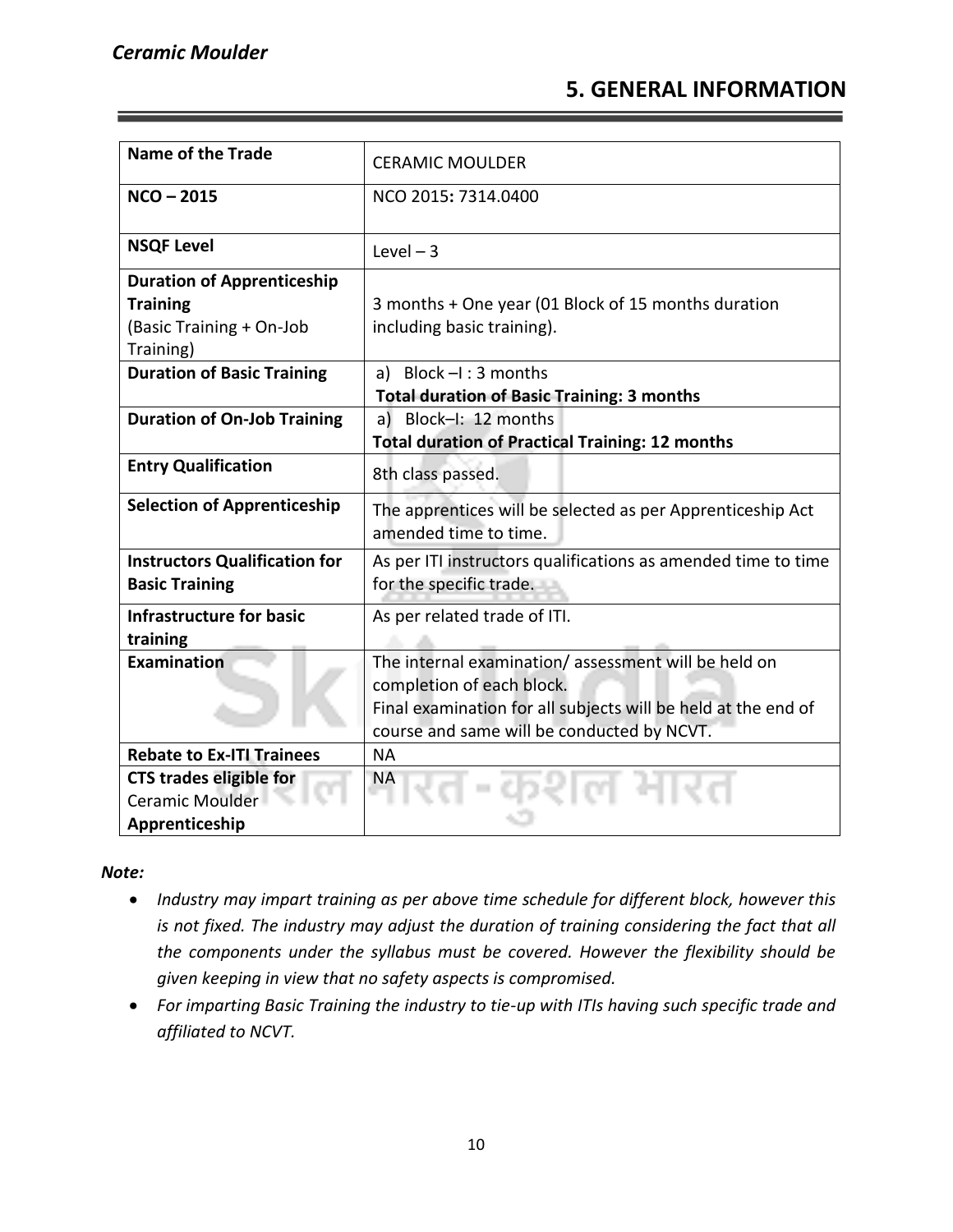### **6.1 GENERIC LEARNING OUTCOME**

The following are minimum broad Common Occupational Skills/ Generic Learning Outcome after completion of the Ceramic Mouldercourse of 01 year and 03 months duration under ATS.

### **Block I:-**

- 1. Recognize & comply safe working practices, environment regulation and housekeeping.
- 2. Understand and explain different mathematical calculation & science in the field of study including basic electrical. *[Different mathematical calculation & science -Work, Power & Energy, Geometry & Mensuration, Trigonometry, Heat & Temperature, Levers & Simple machine, graph, Statistics, Centre of gravity, Power transmission, Pressure]*
- 3. Interpret specifications, different engineering drawing and apply for different application in the field of work. *[Different engineering drawing-Geometrical construction, Dimensioning, Layout, Method of representation, Symbol, scales, Different Projections, Assembly drawing, Sectional views, Estimation of material, Electrical & electronic symbol]*
- 4. Select and ascertain measuring instrument and measure dimension of components and A6664444444 record data.
- 5. Explain the concept in productivity, quality tools, and labour welfare legislation and apply such in day to day work to improve productivity & quality.
- 6. Explain energy conservation, global warming and pollution and contribute in day to day work by optimally using available resources.
- 7. Explain personnel finance, entrepreneurship and manage/organize related task in day to day work for personal & societal growth.
- 8. Plan and organize the work related to the occupation.

### **6.2 SPECIFIC LEARNING OUTCOME**

### $Block - I$

- 1. Safety and best practices/Basic Industrial Culture (5S, KAIZEN, etc.)
- 2. Prepare different types of documentation as per industrial need by different methods of recording information.
- 3. Making of various Models from Drawing.
- 4. Making of Models from samples.
- 5. Making of Models of Cups, Saucers, Tea pot, Milk Pot, Sugar pot, Bowl rice, pot, etc.
- 6. Making of Models of Sanitary Wares.
- 7. Process of preparation of Plaster from Gypsum.
- 8. Adjustment of Plaster Water Ratio.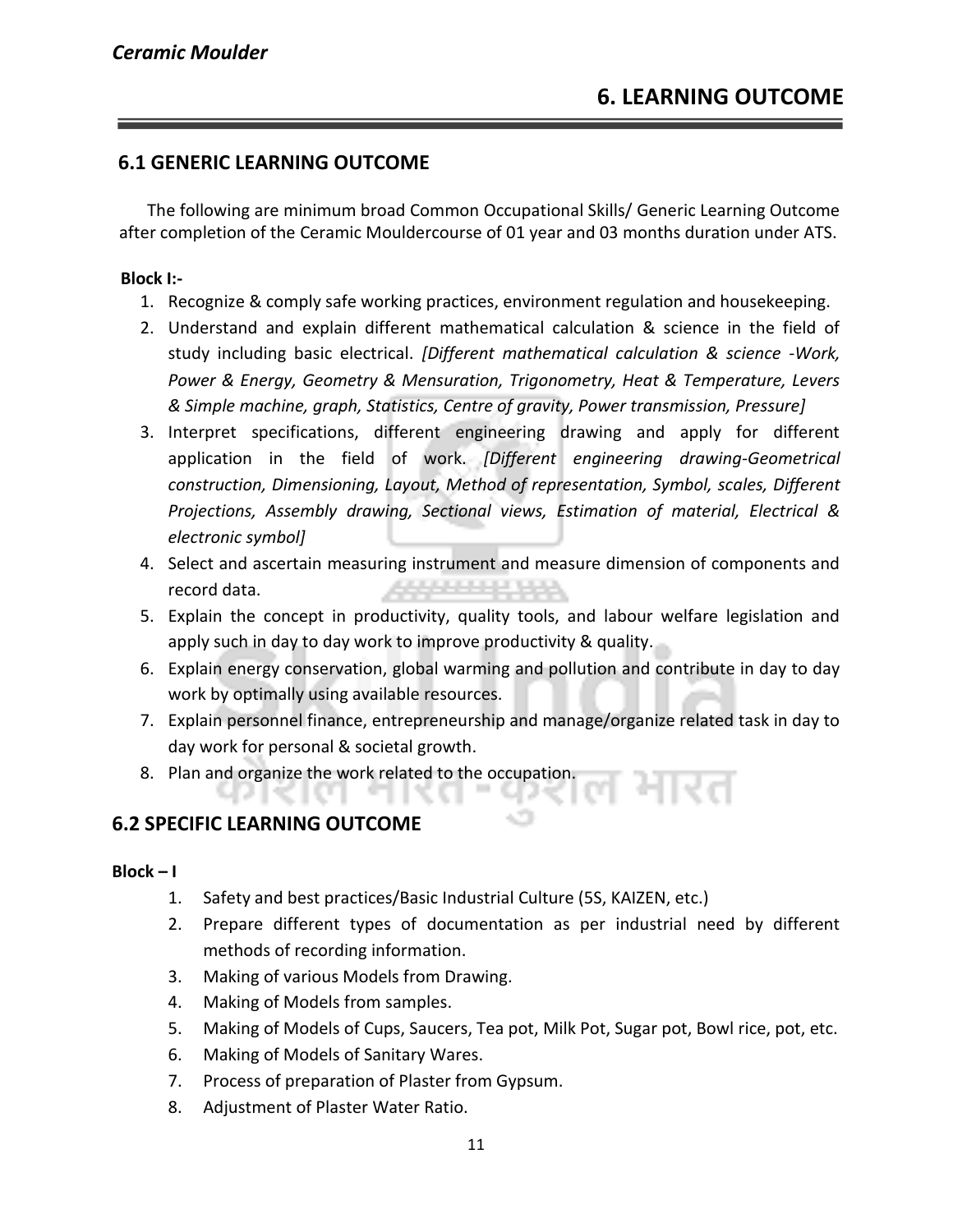- 9. Making of Models of Insulator.
- 10. Making of Models of Artistic Goods.
- 11. Making of Models of Historical Figurers.
- 12. Explanation on setting of Plaster
- 13. Testing of Strength of Plaster.
- 14. Perform TPM (Total Production Management), TQM (Total Quality Management) and record keeping system.

*Note: Learning outcomes are reflection of total competencies of a trainee and assessment will be carried out as per assessment criteria.*



## Skill India कौशल भारत-कुशल भारत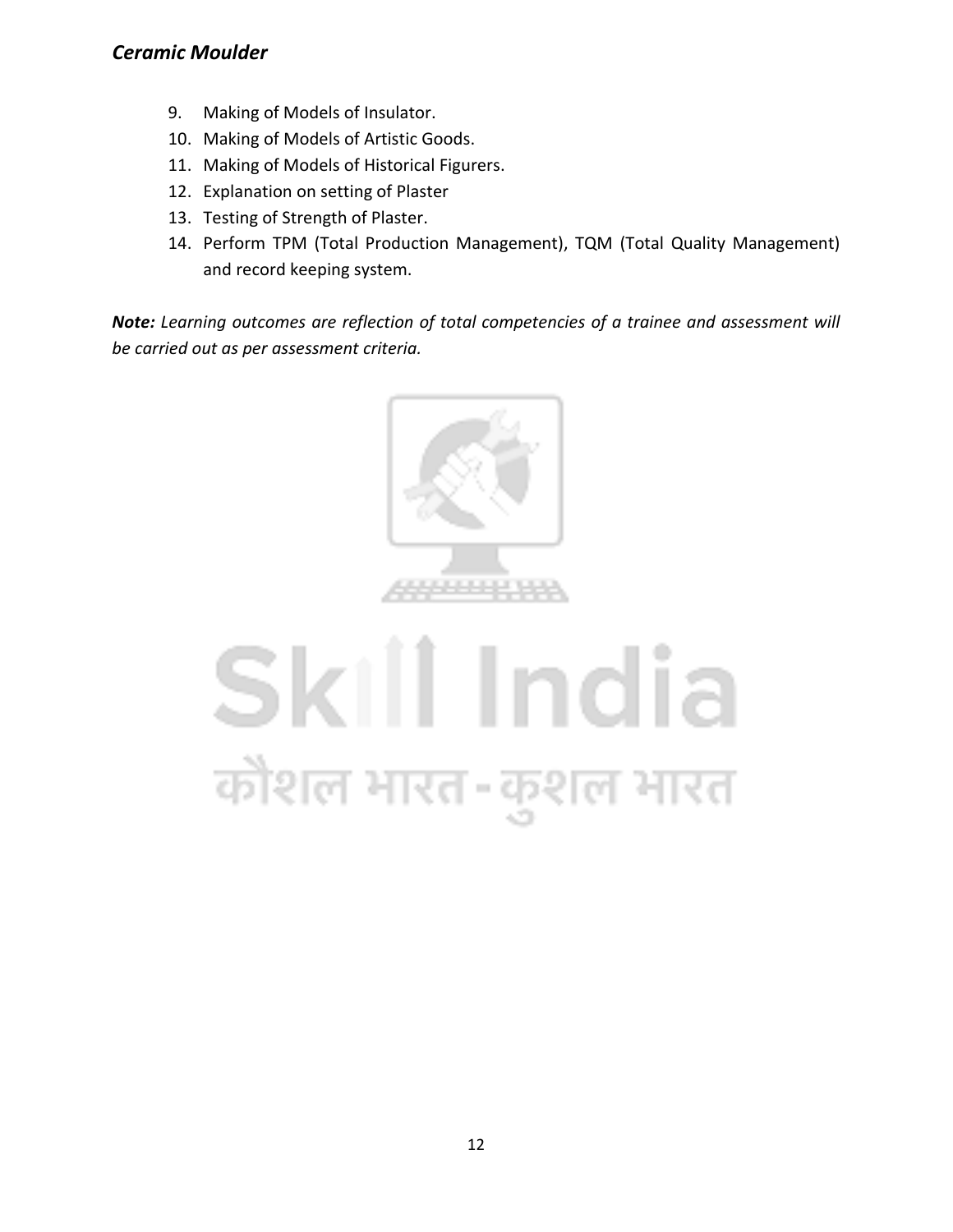### **7. LEARNING OUTCOME WITH ASSESSMENT CRITERIA**

| <b>GENERIC LEARNING OUTCOME</b>                                                |                                                                                                                                                                                                          |  |
|--------------------------------------------------------------------------------|----------------------------------------------------------------------------------------------------------------------------------------------------------------------------------------------------------|--|
| <b>LEARNING OUTCOMES</b>                                                       | <b>ASSESSMENT CRITERIA</b>                                                                                                                                                                               |  |
| 1. Recognize & comply safe<br>working practices,<br>environment regulation and | 1.1.<br>Follow and maintain procedures to achieve a safe<br>working environment in line with occupational<br>health and safety regulations and requirements.                                             |  |
| housekeeping.                                                                  | 1.2.<br>Recognize<br>and<br>all<br>unsafe<br>report<br>situations<br>according to site policy.                                                                                                           |  |
|                                                                                | Identify and take necessary precautions on fire and<br>1.3.<br>safety hazards and report according to site policy<br>and procedures.                                                                     |  |
|                                                                                | Identify, handle<br>1.4.<br>and store $/$<br>off<br>dispose<br>dangerous/unsalvageable goods and substances<br>according to site policy and procedures following<br>safety regulations and requirements. |  |
|                                                                                | 1.5.<br>Identify and observe site policies and procedures in<br>regard to illness or accident.                                                                                                           |  |
|                                                                                | 1.6.<br>Identify safety alarms accurately.                                                                                                                                                               |  |
|                                                                                | Report supervisor/ Competent of authority in the<br>1.7.                                                                                                                                                 |  |
|                                                                                | event of accident or sickness of any staff and record<br>details correctly<br>accident<br>according<br>site<br>to<br>accident/injury procedures.                                                         |  |
|                                                                                | Identify and observe site evacuation procedures<br>1.8.<br>according to site policy.                                                                                                                     |  |
|                                                                                | 1.9.<br>Identify Personal Productive Equipment (PPE) and<br>use the same as per related working environment.                                                                                             |  |
|                                                                                | Identify basic first aid and use them under different<br>1.10.<br>circumstances.                                                                                                                         |  |
|                                                                                | 1.11.<br>Identify different fire extinguisher and use the same<br>as per requirement.                                                                                                                    |  |
|                                                                                | 1.12. Identify environmental pollution & contribute to<br>avoidance of same.                                                                                                                             |  |
|                                                                                | 1.13. Take opportunities to use energy and materials in an<br>environmentally friendly manner                                                                                                            |  |
|                                                                                | 1.14. Avoid waste and dispose waste as per procedure                                                                                                                                                     |  |
|                                                                                | Recognize different components of 5S and apply the<br>1. 15.<br>same in the working environment.                                                                                                         |  |
|                                                                                |                                                                                                                                                                                                          |  |
| Understand,<br>2.<br>explain                                                   | Explain concept of basic science related to the field<br>2.1                                                                                                                                             |  |
| different<br>mathematical                                                      | such as Material science, Mass, weight, density, speed,                                                                                                                                                  |  |
| calculation & science in the                                                   | velocity, heat & temperature, force, motion, pressure,                                                                                                                                                   |  |
| field of study including basic                                                 | heat treatment, centre of gravity, friction.                                                                                                                                                             |  |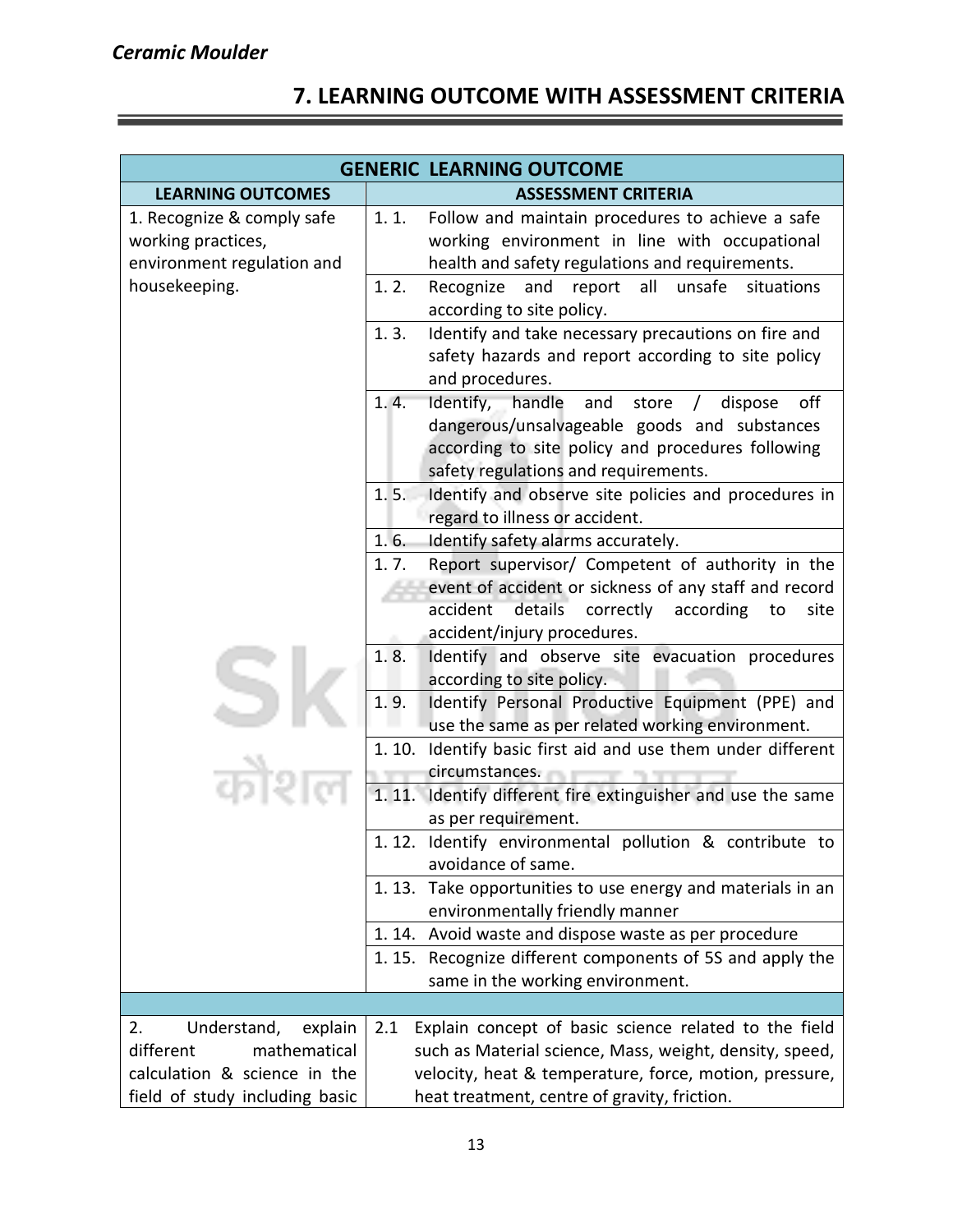| electrical and apply in day to                                                                                                                                                                                      | Measure dimensions as per drawing<br>2.2                                                                                                                                                                                                                                               |
|---------------------------------------------------------------------------------------------------------------------------------------------------------------------------------------------------------------------|----------------------------------------------------------------------------------------------------------------------------------------------------------------------------------------------------------------------------------------------------------------------------------------|
| work.[Different<br>day                                                                                                                                                                                              | 2.3<br>Use scale/ tapes to measure for fitting to specification.                                                                                                                                                                                                                       |
| mathematical calculation<br>&                                                                                                                                                                                       | 2.4<br>Comply given tolerance.                                                                                                                                                                                                                                                         |
| &<br>-Work, Power<br>science<br>Geometry<br>&<br>Energy,<br>Mensuration, Trigonometry,<br>Heat & Temperature, Levers<br>& Simple machine, graph,<br>Statistics, Centre of gravity,<br>Power transmission, Pressure] | Prepare list of appropriate materials by interpreting<br>2.5<br>detail drawings and determine quantities of such<br>materials.<br>Ensure dimensional accuracy of assembly by using<br>2.6<br>different instruments/gauges.<br>Explain basic electricity, insulation & earthing.<br>2.7 |
|                                                                                                                                                                                                                     |                                                                                                                                                                                                                                                                                        |
| Interpret specifications,<br>3.<br>different engineering drawing                                                                                                                                                    | 3. 1. Read & interpret the information on drawings and<br>apply in executing practical work.                                                                                                                                                                                           |
| for<br>different<br>apply<br>and<br>application in the field of<br>work. [Different engineering                                                                                                                     | 3. 2. Read & analyse the specification to ascertain the<br>material requirement, tools, and machining /assembly<br>/maintenance parameters.                                                                                                                                            |
| drawing-Geometrical<br>construction, Dimensioning,<br>Layout, Method<br>οf<br>representation,<br>Symbol,<br>scales, Different Projections,<br>Assembly drawing, Sectional<br>views, Estimation of material,         | 3. 3. Encounter drawings with missing/unspecified key<br>information and make own calculations to fill in<br>missing dimension/parameters to carry out the work.                                                                                                                       |
| Electrical & electronic symbol]                                                                                                                                                                                     |                                                                                                                                                                                                                                                                                        |
| 4. Select and ascertain<br>measuring instrument and                                                                                                                                                                 | 4.1 Select appropriate measuring instruments as per tool<br>list.                                                                                                                                                                                                                      |
| measure dimension of<br>components and record data.                                                                                                                                                                 | 4.2 Ascertain the functionality & correctness of the<br>instrument.                                                                                                                                                                                                                    |
|                                                                                                                                                                                                                     | 4.3 Measure dimension of the components & record data<br>to analyse the with given drawing/measurement.                                                                                                                                                                                |
|                                                                                                                                                                                                                     |                                                                                                                                                                                                                                                                                        |
| 5. Explain the concept in<br>productivity,<br>quality tools,                                                                                                                                                        | Explain the concept of productivity and quality tools<br>5.1<br>and apply during execution of job.                                                                                                                                                                                     |
| and labour welfare legislation<br>and apply such in day to day<br>work to improve productivity                                                                                                                      | 5.2<br>Understand the basic concept of labour welfare<br>legislation and adhere to responsibilities and remain<br>sensitive towards such laws.                                                                                                                                         |
| & quality.                                                                                                                                                                                                          | Knows benefits guaranteed under various acts<br>5.3                                                                                                                                                                                                                                    |
|                                                                                                                                                                                                                     |                                                                                                                                                                                                                                                                                        |
| Explain<br>6.<br>energy<br>conservation, global warming<br>and pollution and contribute<br>day<br>day<br>work<br>to<br>by<br>in                                                                                     | Explain the concept of energy conservation, global<br>6.1<br>warming, pollution and utilize the available recourses<br>optimally & remain sensitive to avoid environment<br>pollution.                                                                                                 |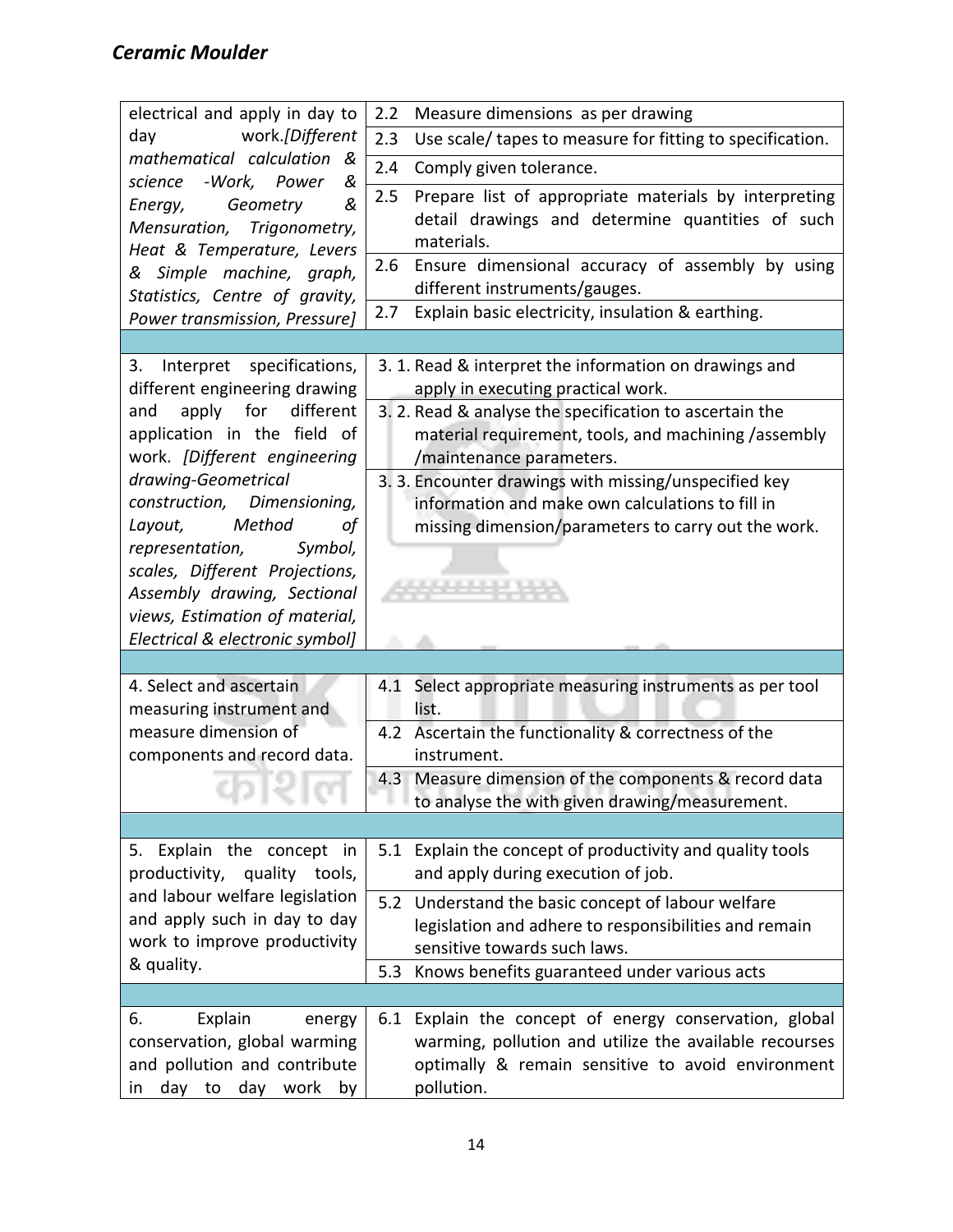| available<br>optimally<br>using                                                                               | 6.2 Dispose waste following standard procedure.                                                                                                                                                                                                                                                                                                                                |
|---------------------------------------------------------------------------------------------------------------|--------------------------------------------------------------------------------------------------------------------------------------------------------------------------------------------------------------------------------------------------------------------------------------------------------------------------------------------------------------------------------|
| resources.                                                                                                    |                                                                                                                                                                                                                                                                                                                                                                                |
|                                                                                                               |                                                                                                                                                                                                                                                                                                                                                                                |
|                                                                                                               |                                                                                                                                                                                                                                                                                                                                                                                |
| 7. Explain personnel finance,                                                                                 | 7. 1. Explain personnel finance and entrepreneurship.                                                                                                                                                                                                                                                                                                                          |
| entrepreneurship and<br>manage/organize related task<br>in day to day work for<br>personal & societal growth. | 7.2. Explain role of Various Schemes and Institutes for self-<br>employment i.e. DIC, SIDA, SISI, NSIC, SIDO, Idea for<br>non financing support<br>financing/<br>agencies<br>to<br>familiarizes with the Policies /Programmes<br>&<br>procedure & the available scheme.<br>7. 3. Prepare Project report to become an entrepreneur for<br>submission to financial institutions. |
|                                                                                                               |                                                                                                                                                                                                                                                                                                                                                                                |

### **SPECIFIC OUTCOME**

**Block-I (Section:10 in the competency based curriculum)**

कोशल भारत-कुश

*Assessment Criteria i.e. the standard of performance, for each specific learning outcome mentioned under block – I (section: 10) must ensure that the trainee performs job that requires limited range of activities which are routine and predictable. Assessment criteria should broadly cover the aspect of Planning (Identify, ascertain, etc.); Execution (perform, illustration, etc. by applying basic methods, tools, materials and information 2) Knowledge of basic facts, process and principle applied in trade of employment3) Basic Mathematical Skills and Checking/ Testing to ensure functionality during the assessment of each outcome. The assessments parameters must also ascertain that the candidate is responsible for own work within defined limit.*

ल भारत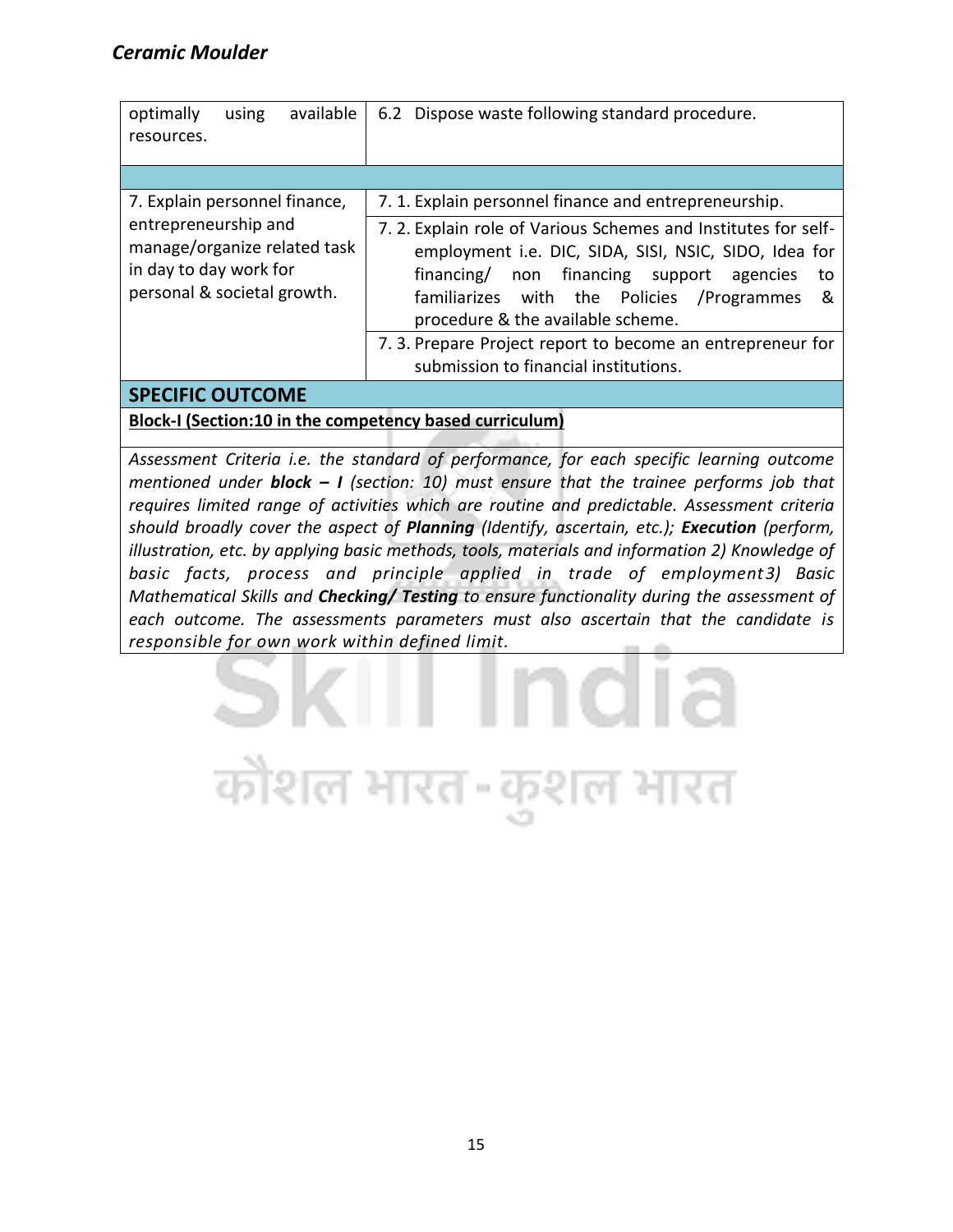### **BASIC TRAINING (Block – I) Duration: (03) Three Months**

| <b>Week</b><br>No. | <b>Professional Skills (Trade</b><br><b>Practical)</b>                                                                                                                                                                                                                                                                                                                                                                                                                                                                                                                             | <b>Professional Knowledge (Trade Theory)</b>                                                                                                                                                                                                                                                                                                                                                                                                                                                                                                                                                                                                                                                                                                                                                                                  |
|--------------------|------------------------------------------------------------------------------------------------------------------------------------------------------------------------------------------------------------------------------------------------------------------------------------------------------------------------------------------------------------------------------------------------------------------------------------------------------------------------------------------------------------------------------------------------------------------------------------|-------------------------------------------------------------------------------------------------------------------------------------------------------------------------------------------------------------------------------------------------------------------------------------------------------------------------------------------------------------------------------------------------------------------------------------------------------------------------------------------------------------------------------------------------------------------------------------------------------------------------------------------------------------------------------------------------------------------------------------------------------------------------------------------------------------------------------|
| 1.                 | Safety: - its importance,<br>classification, personal, general,<br>workshop and job safety.<br>Occupational health and safety.<br>Basic injury prevention, Basic first<br>aid, Hazard identification and<br>avoidance, safety signs for<br>Danger, Warning, caution &<br>personal safety message.<br>Preventive measures for electrical<br>accidents & steps to be taken in<br>such accidents.<br>Importance of housekeeping &<br>good shop floor practices.<br>Disposal procedure of waste<br>materials like cotton waste, metal<br>chips/burrs etc.<br>Fire& safety: Use of Fire | Importance of safety and general precautions<br>observed in the in the industry/shop floor. All<br>necessary guidance to be provided to the new<br>comers to become familiar with the working of<br>Institute system including stores procedures.<br>Introduction of First aid. Safety attitude<br>development of the trainee by educating him to<br>use Personal Protective Equipment (PPE).<br>Response to emergencies eg; power failure, fire,<br>and system failure.<br>Accidents- Definition types and causes.<br>First-Aid, nature and causes of injury and<br>utilization of first-aid.<br>Introduction to 5S concept & its application.<br>Fire: - Types, causes and prevention methods.<br>Fire Extinguisher, its types.<br>Global warming its causes and remedies.<br>Industrial Waste its types, sources and waste |
| 2.                 | extinguishers.<br>Identification of common ceramic<br>raw materials.<br>Familiarisation with the common<br>tools & equipment<br>Familiarisation with the common<br>ceramic machineries, kilns and<br>furnace etc.<br>Marking out from drawing using<br>scales, dividers, Scribers etc.<br>Practice on the fundamental<br>manufacturing process of ceramic<br>articles.                                                                                                                                                                                                             | Management.<br>Different type of raw materials used in ceramic<br>industries- China clays, fire clays, ball clays,<br>feldspar, quartz, limestone, sillimanie, kyamite,<br>chemicals, colouring oxides etc. Visual selection<br>of the raw materials.<br>Classification of ceramic bodies: Common clays<br>(terracotta), Stoneware. Earthenware Faiences,<br>Semi-porcelain, Vitreous china, Hotel china, Bone<br>china etc.                                                                                                                                                                                                                                                                                                                                                                                                  |
| 3.                 | Maintenance of tool, cleaning,<br>sharpening, protecting etc.<br>Making and use of templates.<br>Fitting of studs and removal of<br>broken ones, fitting and<br>replacement of dowels.                                                                                                                                                                                                                                                                                                                                                                                             | Basic Knowledge about functioning of important<br>machineries like Jaw crusher, Edge runner mill,<br>Ball mill, Blunger, Fitter pump and press.<br>Basic Knowledge about functioning of important<br>machineries like De-airing pug mill, Jigger & Jolly.<br>Introduction of simple repair and maintenance of                                                                                                                                                                                                                                                                                                                                                                                                                                                                                                                 |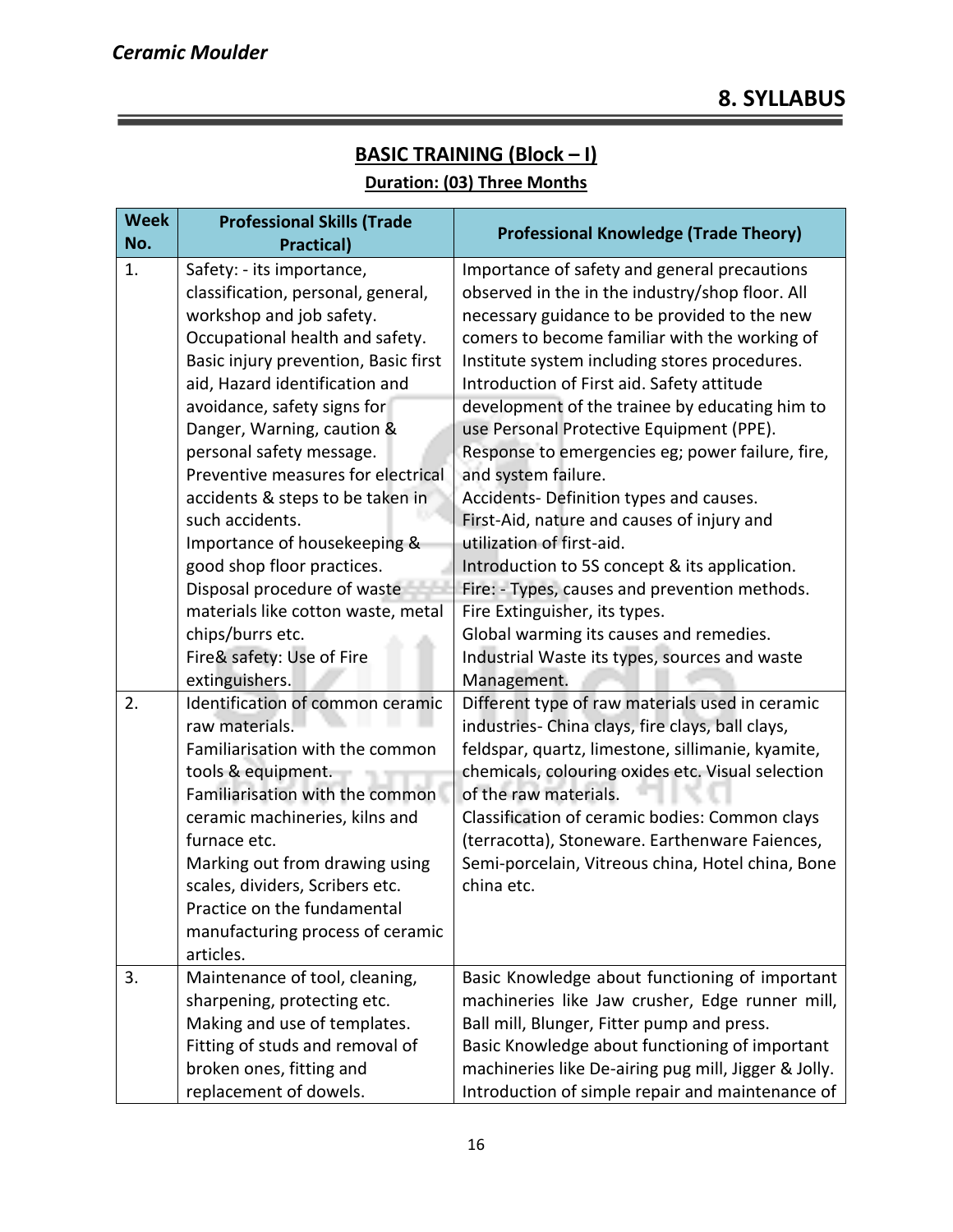|                | Fitting of vee, flat and endless                            | pumps and presses.                                                                             |
|----------------|-------------------------------------------------------------|------------------------------------------------------------------------------------------------|
|                | belts, jointing of belts.                                   | Introduction to preventive maintenance.                                                        |
| 4.             | Simple pipe fitting.                                        | Basic Knowledge about functioning of important                                                 |
|                | Fitting of guards and safety                                | machineries like Vibratory Screen Toggle Press,                                                |
|                | devices.                                                    | <b>Extrusion Press.</b>                                                                        |
|                | <b>Calcinations of Quartz.</b>                              | Basic Knowledge about functioning of important                                                 |
|                | Grinding and crushing of feldspar,                          | machineries like High duty refractory presses like                                             |
|                | quartz etc.                                                 | Screw and hydraulic refractory presses, semi-                                                  |
|                |                                                             | automatic and automatic machines.                                                              |
| 5              | Charging of blunger.                                        | Pottery and refractory Driers- different types                                                 |
|                | Wet-grinding of raw materials in                            | Driers and their mechanism of drying.                                                          |
|                | ball mill.                                                  |                                                                                                |
| 6              | Magnetic separation of iron                                 | Different kiln furniture like saggers, setters, stilts,                                        |
|                | particles.                                                  | cranks, thimbles, and deck slabs, cantilevers etc,                                             |
|                | Preparation of clay for casting                             | their uses.                                                                                    |
|                | and pressing.                                               |                                                                                                |
|                | Operation of jigger and jolly.                              |                                                                                                |
| $\overline{7}$ | Simple casting, jointing and                                | Furnaces-types of kilns and classification of                                                  |
|                | finishing.                                                  | furnaces. Intermittent and continuous kilns like                                               |
|                | Drying Pressing.                                            | Down draft kiln, Chamber kiln, Tunnel kiln fired                                               |
|                | Drying and glazing.                                         | by solid, liquid, gaseous fuel and electricity. Kiln                                           |
|                |                                                             | and furnace instrumentation (reading of                                                        |
|                |                                                             | instruments).                                                                                  |
| $8 - 9$        | Preparation of sagger mixture-                              | Pottery Glaze and Decoration - under glaze, in-                                                |
|                | pressing of saggers.                                        | glaze, in-glaze and on-glaze decoration and                                                    |
|                | Hand making of saggers. Drying of                           | methods of application hand drawing,                                                           |
|                | saggers. Placing of wares in                                | lithographic transier and printing etc.                                                        |
|                | saggers. Placing of saggers in the                          |                                                                                                |
|                | kiln.                                                       |                                                                                                |
|                | Application of colours and<br>different decoration and art. |                                                                                                |
| 10             | Making of refractory moulds.                                |                                                                                                |
|                | Shaping of refractory by hand                               | Ceramic Fabrication process like Extrusion,<br>Throwing, Turning, Casting, Jiggering, Pressing |
|                | moulding.                                                   | etc.                                                                                           |
| $11 - 12$      | Operation of tile presses.                                  |                                                                                                |
|                | Operation of insulator making                               |                                                                                                |
|                | machine.                                                    |                                                                                                |
|                | Operation of kilns, Down Draft,                             |                                                                                                |
|                | Chamber, Tunnel, Decorating etc.                            |                                                                                                |
| 13             |                                                             | <b>Revision&amp; Internal Assessment</b>                                                       |

**Note: -** *More emphasis to be given on video/real-life pictures during theoretical classes. Some real-life pictures/videos of related industry operations may be shown to the trainees to give a feel of Industry and their future assignment.*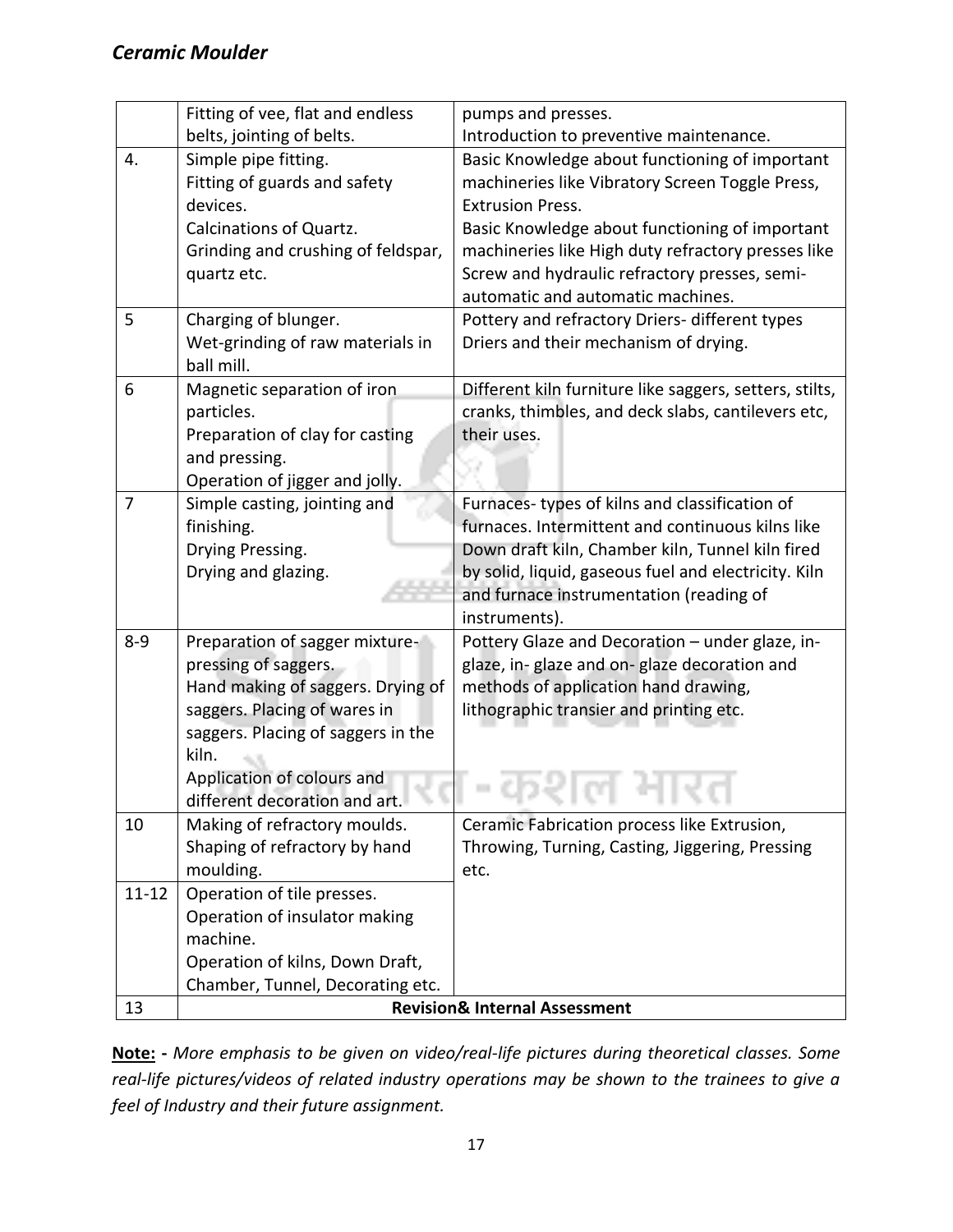<u> Termin a shekara ta 1989 a Tanzania a T</u>

### **9.1 WORKSHOP CALCULATION SCIENCE & ENGINEERING DRAWING**

|     | $Block - I$                                                                                                                                                                                                                |                                                                                                                                                                                                                                                                                                                                                                                                                         |  |  |
|-----|----------------------------------------------------------------------------------------------------------------------------------------------------------------------------------------------------------------------------|-------------------------------------------------------------------------------------------------------------------------------------------------------------------------------------------------------------------------------------------------------------------------------------------------------------------------------------------------------------------------------------------------------------------------|--|--|
| SI. | <b>Workshop Calculation and Science</b>                                                                                                                                                                                    | <b>Engineering Drawing</b>                                                                                                                                                                                                                                                                                                                                                                                              |  |  |
| No. | (Duration: - 20 hrs.)                                                                                                                                                                                                      | (Duration: - 30 hrs.)                                                                                                                                                                                                                                                                                                                                                                                                   |  |  |
| 1.  | Unit: Systems of unit- FPS, CGS, MKS/SI<br>unit, unit of length, Mass and time,<br>Conversion of units                                                                                                                     | Introduction to Engineering Drawing and<br>Drawing Instruments:<br>Conventions<br>Viewing of engineering drawing<br>sheets.<br>Method of Folding of printed Drawing<br>Sheet as per BIS SP:46-2003<br>Drawing board, T-Square, Drafter (Drafting<br>M/c), Set Squares, Protractor, Drawing<br>Instrument Box (Compass, Dividers, Scale,<br>Diagonal Scales etc.), Pencils of different<br>Grades, Drawing pins / Clips. |  |  |
| 2.  | <b>Basic Mathematics - BODMAS rule</b>                                                                                                                                                                                     | Lines:                                                                                                                                                                                                                                                                                                                                                                                                                  |  |  |
| 3.  | Fraction-Addition,<br>Subtraction,<br>multiplication<br>Division-Problem<br>and<br>solving, Decimal-Addition.<br>Simple calculation using Scientific<br>Calculator<br>Conversion of Fraction to Decimal and<br>vice-versa. | Definition, types and applications in<br>Drawing as per BIS SP:46-2003<br>Classification of lines (Hidden, centre,<br>construction, Extension, Dimension,<br>Section)<br>Drawing lines of given length (Straight,<br>curved)<br>Drawing of parallel lines, perpendicular<br>line<br>Methods of Division of line segment<br>Free hand drawing of<br>- Lines, polygons, ellipse, etc.                                     |  |  |
|     |                                                                                                                                                                                                                            | - geometrical figures and blocks with<br>dimension<br>Transferring measurement from the given<br>object to the free hand sketches.                                                                                                                                                                                                                                                                                      |  |  |
| 4.  | Percentage:                                                                                                                                                                                                                | Drawing of Geometrical Figures:                                                                                                                                                                                                                                                                                                                                                                                         |  |  |
|     | Introduction, Simple calculation.<br>Changing percentage to fraction and<br>decimal & vice-versa.                                                                                                                          | Definition, nomenclature and practice of<br>Angle: Measurement and its types,<br>method of bisecting.<br>Triangle -different types<br>Rectangle, Square, Rhombus,<br>Parallelogram.<br>Circle and its elements.                                                                                                                                                                                                         |  |  |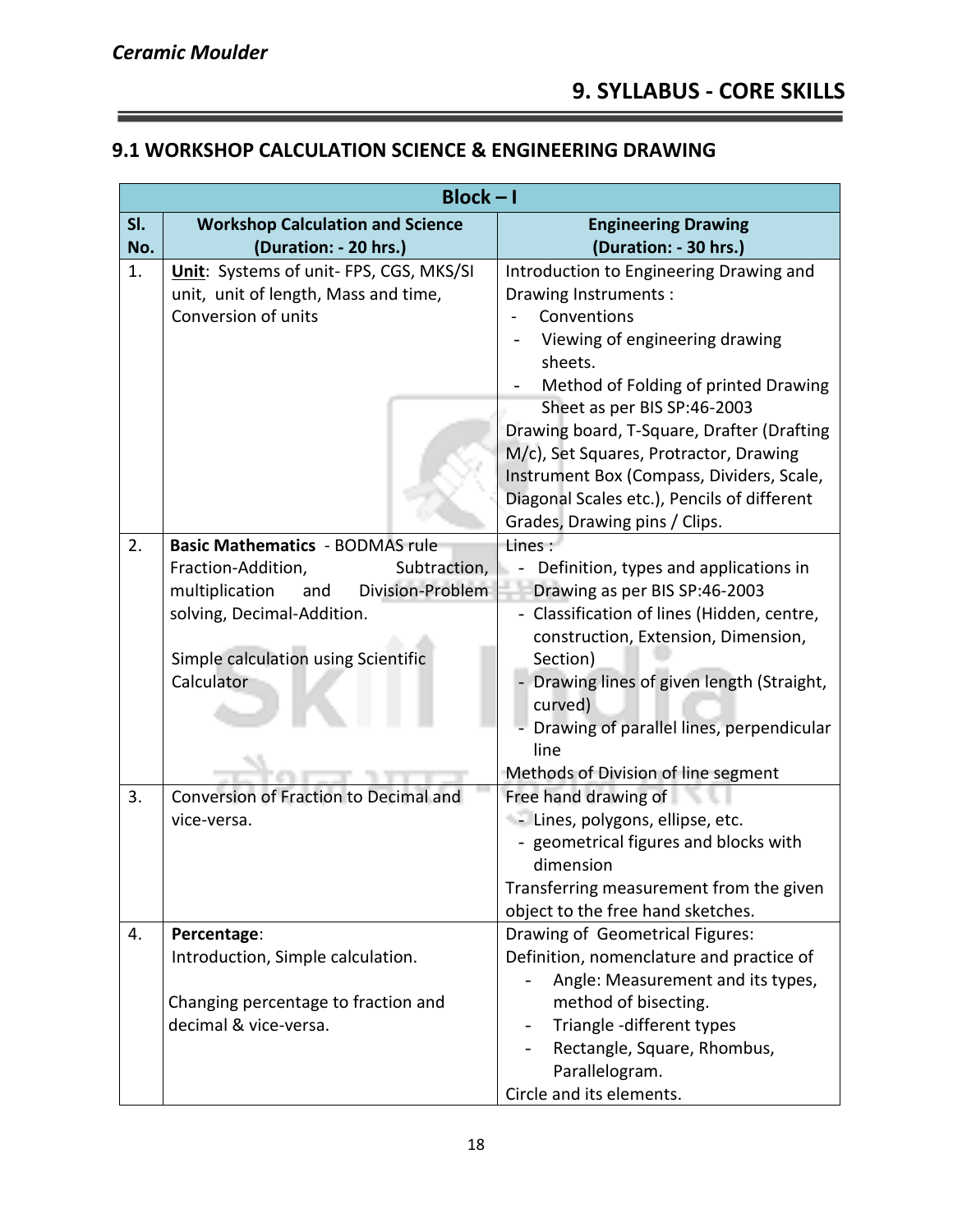| 5.  | <b>Material Science:</b>                      | Sizes and Layout of Drawing Sheets                       |
|-----|-----------------------------------------------|----------------------------------------------------------|
|     | &<br>Definition,<br>properties<br>(physical)  | Selection of sizes<br>$\blacksquare$                     |
|     | mechanical) and uses of Metal, Non-           | Title Block, its position and content<br>$\Box$          |
|     | metal, Alloy &Insulator.                      | Item Reference on Drawing Sheet (Item                    |
|     | Types of ferrous and Non-ferrous metals.      | List)                                                    |
|     | Difference between Ferrous and Non-           |                                                          |
|     | Ferrous metals.                               |                                                          |
| 6.  | Mass, Weight and Density: Mass, Unit of       | Method of presentation of Engineering                    |
|     | Mass, Weight, difference between mass         | <b>Drawing</b>                                           |
|     | and weight.                                   | <b>Pictorial View</b><br>$\sim$                          |
|     | Density,<br>density.<br>Relation<br>unit of   | Orthographic View<br>$\overline{\phantom{a}}$            |
|     | between mass, weight & density.               | Isometric view                                           |
|     | Simple problems related to mass, weight,      |                                                          |
|     | and density.                                  |                                                          |
| 7.  | <b>Mensuration:</b>                           | Drawing of Solid figures (Cube, Cuboids,                 |
|     | Area and perimeter of square, rectangle,      | Cone) with dimensions.                                   |
|     | parallelogram, triangle, circle, semi circle, |                                                          |
|     | Volume of solids - cube, cuboid, cylinder     |                                                          |
|     | and Sphere.                                   |                                                          |
|     | Surface area of solids - cube, cuboid,        |                                                          |
|     | cylinder and Sphere.                          |                                                          |
| 8.  | <b>Elasticity:</b>                            | Free hand Drawing of Solid figures (Prism,               |
|     | Elastic & Plastic material. Stress & strain   | Pyramid, Frustum of Cone and Pyramid.)                   |
|     | their<br>units.<br>Young's modules.<br>and    | with dimensions.                                         |
|     | Ultimate stress and breaking stress.          |                                                          |
| 9.  | <b>Heat &amp; Temperature:</b>                | Free Hand sketch of hand tools and                       |
|     | Heat and temperature, their<br>units,         | measuring tools used in respective trades.               |
|     | difference<br>between<br>heat<br>and          |                                                          |
|     | temperature, boiling point, melting point,    |                                                          |
|     | Scale of temperature, relation between        |                                                          |
|     | different scale of temperature.               | 76 L<br>N.H                                              |
|     | Thermometer, pyrometer.                       |                                                          |
|     | Transmission<br>heat,<br>of<br>conduction,    |                                                          |
|     | convection, radiation.                        |                                                          |
| 10. | <b>Basic Electricity:</b>                     | Projections:                                             |
|     | Introduction and use of Electricity.          | - Concept of axes plane and quadrant.                    |
|     | AC, DC & their comparisons.                   | - Orthographic projections                               |
|     | Current, Voltage, Resistance & their          | - Method of first angle and third angle                  |
|     | units.                                        | projections (definition and difference)                  |
|     | Power, Energy & their units.                  | Symbol of<br>$1st$ angle and<br>3 <sup>rd</sup><br>angle |
|     | Insulator and conductors & their uses.        | projection as per IS specification.                      |
| 11. |                                               | Drawing of Orthographic projection in 3rd                |
|     |                                               | angle.                                                   |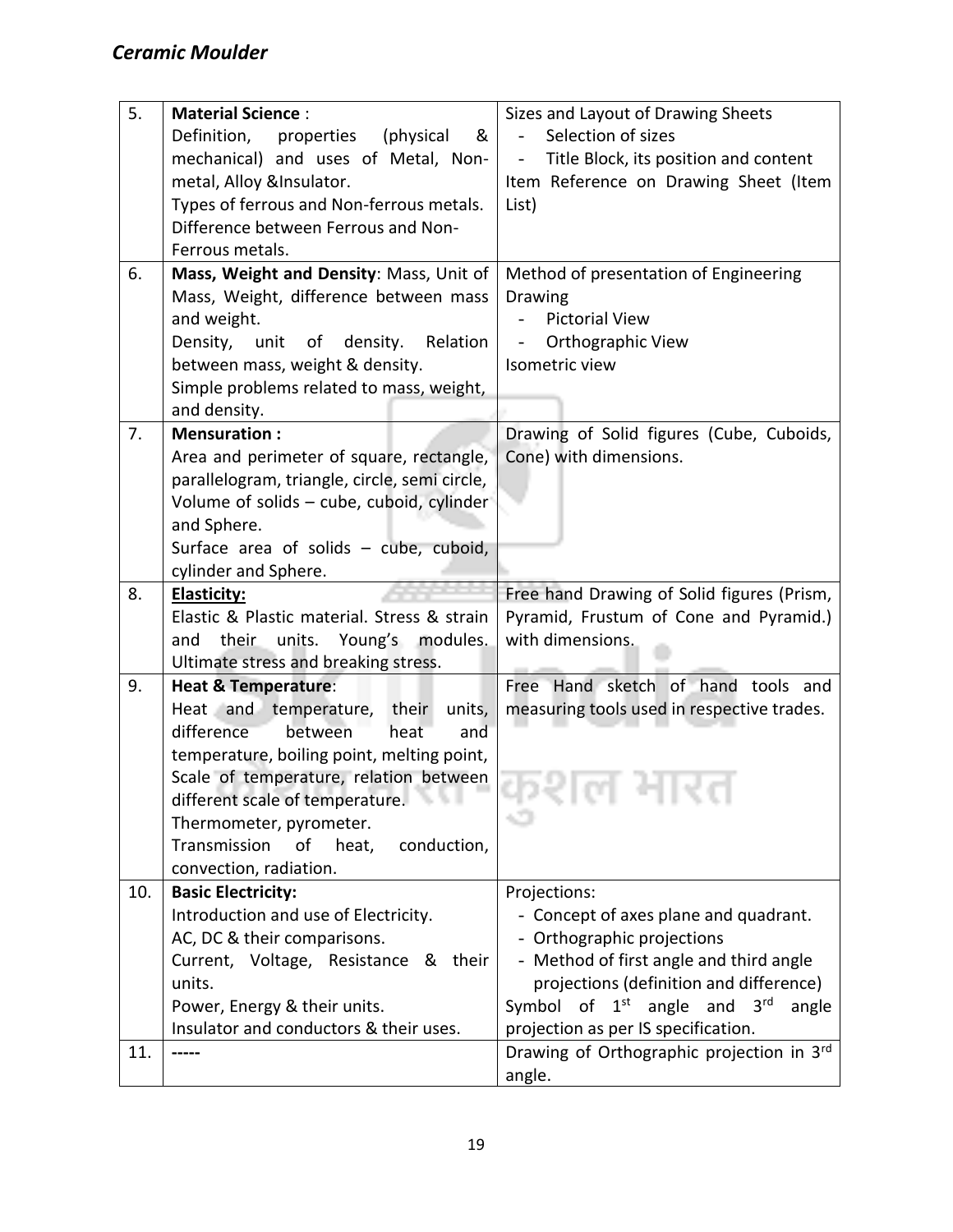### **9.2 EMPLOYABILITY SKILLS**

 **(DURATION:- 55 HRS.)**

| <b>Topic</b> | <b>Topic</b>                                                         | <b>Duration</b>               |
|--------------|----------------------------------------------------------------------|-------------------------------|
| No.          |                                                                      | (in hours)                    |
|              | <b>English Literacy</b>                                              | 7                             |
| 1.           | Reading                                                              |                               |
|              | Reading and understanding simple sentences about self, work          |                               |
|              | and environment                                                      |                               |
| 2.           | Writing                                                              |                               |
|              | Construction of simple sentences Writing simple English              |                               |
| 3.           | Speaking / Spoken English                                            |                               |
|              | Speaking with preparation on self, on family, on friends/            |                               |
|              | classmates, on know, picture reading gain confidence through         |                               |
|              | role-playing and discussions on current happening job                |                               |
|              | description, asking about someone's job habitual actions. Taking     |                               |
|              | messages, passing messages on and filling in message forms           |                               |
|              | Greeting and introductions office hospitality, Resumes or            |                               |
|              | curriculum vita essential parts, letters of application reference to |                               |
|              | previous communication.                                              |                               |
|              |                                                                      | I.T. Literacy                 |
| 1.           | <b>Basics of Computer</b>                                            |                               |
|              | Introduction, Computer and its applications, Hardware and            |                               |
|              | peripherals, Switching on-Starting and shutting down of              |                               |
|              | computer.                                                            |                               |
| 2.           | Word processing and Worksheet                                        |                               |
|              | Basic operating of Word Processing, Creating, opening and            |                               |
|              | closing Documents, use of shortcuts, Creating and Editing of Text,   |                               |
|              | Formatting the Text, Insertion & creation of Tables. Printing        |                               |
|              | document.                                                            |                               |
|              | Basics of Excel worksheet, understanding basic commands,             |                               |
|              | creating simple worksheets, understanding sample worksheets,         |                               |
|              | use of simple formulas and functions, Printing of simple excel       |                               |
|              | sheets.                                                              |                               |
|              | Use of External memory like pen drive, CD, DVD etc,                  |                               |
| 3.           | <b>Computer Networking and INTERNET</b>                              |                               |
|              | Accessing the Internet using Web Browser, Downloading and            |                               |
|              | Printing Web Pages, Opening an email account and use of email.       |                               |
|              | Social media sites and its implication.                              |                               |
|              |                                                                      | Communication<br><b>Skill</b> |
| 1.           | Introduction to Communication Skills                                 |                               |
|              | Communication and its importance                                     |                               |
|              | Principles of Effective communication                                |                               |
|              | Types of communication - verbal, nonverbal, written,                 |                               |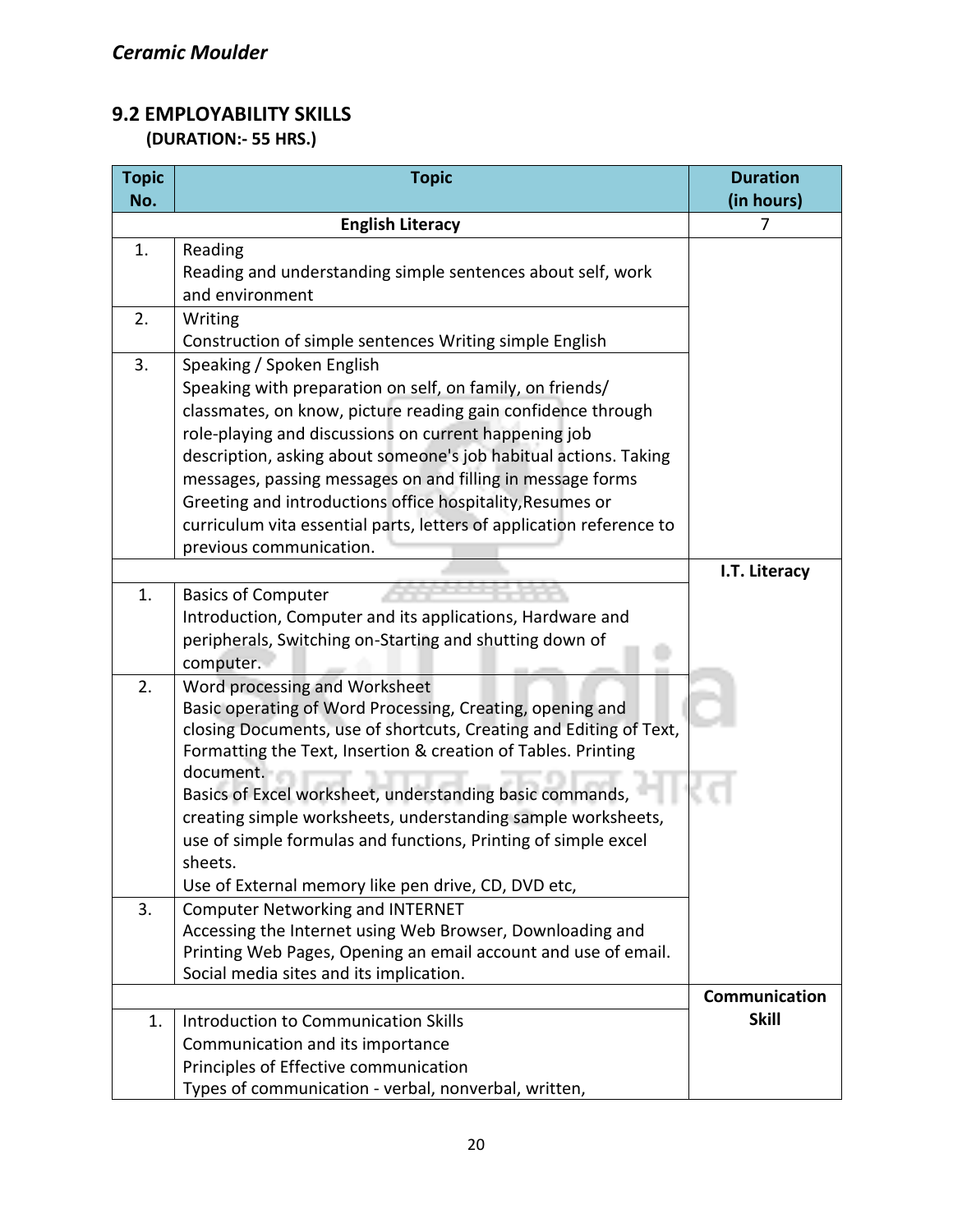| Nonverbal communication - components-Para-language<br>Body - language<br>Barriers to communication and dealing with barriers.<br>2.<br><b>Listening Skills</b><br>Listening-hearing and listening, effective listening, barriers to<br>effective listening guidelines for effective listening.<br>3.<br><b>Motivational Training</b><br><b>Characteristics Essential to Achieving Success</b><br>The Power of Positive Attitude<br>Self awareness<br>Importance of Commitment<br><b>Ethics and Values</b><br><b>Ways to Motivate Oneself</b><br>Personal Goal setting and Employability Planning.<br>4.<br><b>Facing Interviews</b><br>Manners, Etiquettes, Dress code for an interview<br>Do's & Don'ts for an interview<br>Entrepreneurship<br>skill<br>1.<br>Concept of Entrepreneurship<br>Productivity<br>Entrepreneurship- Entrepreneurship - Enterprises:-Conceptual<br>issue.<br>Source of business ideas, Entrepreneurial opportunities, The<br>process of setting up a business.<br>2.<br><b>Institutions Support</b><br>Role of Various Schemes and Institutes for self-employment i.e.<br>DIC, SIDA, SISI, NSIC, SIDO, Idea for financing/ non financing<br>support agencies to familiarizes with the Policies / Programmes&<br>procedure & the available scheme.<br>Productivity<br>1.<br>Definition, Necessity.<br><b>Affecting Factors</b><br>2.<br>Skills, Working Aids, Automation, Environment, Motivation<br>How improves or slows down.<br>3.<br>Personal Finance Management<br>Banking processes, Handling ATM, KYC registration, safe cash<br>handling, Personal risk and Insurance.<br>Occupational<br>Safety, Health &<br>Safety & Health<br>$\mathbf 1$<br><b>Environment</b><br>Introduction to Occupational Safety and Health importance of<br><b>Education</b><br>safety and health at workplace.<br><b>Labour Welfare</b><br>$\overline{2}$<br><b>Occupational Hazards</b> |                                                          |             |
|---------------------------------------------------------------------------------------------------------------------------------------------------------------------------------------------------------------------------------------------------------------------------------------------------------------------------------------------------------------------------------------------------------------------------------------------------------------------------------------------------------------------------------------------------------------------------------------------------------------------------------------------------------------------------------------------------------------------------------------------------------------------------------------------------------------------------------------------------------------------------------------------------------------------------------------------------------------------------------------------------------------------------------------------------------------------------------------------------------------------------------------------------------------------------------------------------------------------------------------------------------------------------------------------------------------------------------------------------------------------------------------------------------------------------------------------------------------------------------------------------------------------------------------------------------------------------------------------------------------------------------------------------------------------------------------------------------------------------------------------------------------------------------------------------------------------------------------------------------------------------------------------------------|----------------------------------------------------------|-------------|
|                                                                                                                                                                                                                                                                                                                                                                                                                                                                                                                                                                                                                                                                                                                                                                                                                                                                                                                                                                                                                                                                                                                                                                                                                                                                                                                                                                                                                                                                                                                                                                                                                                                                                                                                                                                                                                                                                                         | email, talking on phone.                                 |             |
|                                                                                                                                                                                                                                                                                                                                                                                                                                                                                                                                                                                                                                                                                                                                                                                                                                                                                                                                                                                                                                                                                                                                                                                                                                                                                                                                                                                                                                                                                                                                                                                                                                                                                                                                                                                                                                                                                                         |                                                          |             |
|                                                                                                                                                                                                                                                                                                                                                                                                                                                                                                                                                                                                                                                                                                                                                                                                                                                                                                                                                                                                                                                                                                                                                                                                                                                                                                                                                                                                                                                                                                                                                                                                                                                                                                                                                                                                                                                                                                         |                                                          |             |
|                                                                                                                                                                                                                                                                                                                                                                                                                                                                                                                                                                                                                                                                                                                                                                                                                                                                                                                                                                                                                                                                                                                                                                                                                                                                                                                                                                                                                                                                                                                                                                                                                                                                                                                                                                                                                                                                                                         |                                                          |             |
|                                                                                                                                                                                                                                                                                                                                                                                                                                                                                                                                                                                                                                                                                                                                                                                                                                                                                                                                                                                                                                                                                                                                                                                                                                                                                                                                                                                                                                                                                                                                                                                                                                                                                                                                                                                                                                                                                                         |                                                          |             |
|                                                                                                                                                                                                                                                                                                                                                                                                                                                                                                                                                                                                                                                                                                                                                                                                                                                                                                                                                                                                                                                                                                                                                                                                                                                                                                                                                                                                                                                                                                                                                                                                                                                                                                                                                                                                                                                                                                         |                                                          |             |
|                                                                                                                                                                                                                                                                                                                                                                                                                                                                                                                                                                                                                                                                                                                                                                                                                                                                                                                                                                                                                                                                                                                                                                                                                                                                                                                                                                                                                                                                                                                                                                                                                                                                                                                                                                                                                                                                                                         |                                                          |             |
|                                                                                                                                                                                                                                                                                                                                                                                                                                                                                                                                                                                                                                                                                                                                                                                                                                                                                                                                                                                                                                                                                                                                                                                                                                                                                                                                                                                                                                                                                                                                                                                                                                                                                                                                                                                                                                                                                                         |                                                          |             |
|                                                                                                                                                                                                                                                                                                                                                                                                                                                                                                                                                                                                                                                                                                                                                                                                                                                                                                                                                                                                                                                                                                                                                                                                                                                                                                                                                                                                                                                                                                                                                                                                                                                                                                                                                                                                                                                                                                         |                                                          |             |
|                                                                                                                                                                                                                                                                                                                                                                                                                                                                                                                                                                                                                                                                                                                                                                                                                                                                                                                                                                                                                                                                                                                                                                                                                                                                                                                                                                                                                                                                                                                                                                                                                                                                                                                                                                                                                                                                                                         |                                                          |             |
|                                                                                                                                                                                                                                                                                                                                                                                                                                                                                                                                                                                                                                                                                                                                                                                                                                                                                                                                                                                                                                                                                                                                                                                                                                                                                                                                                                                                                                                                                                                                                                                                                                                                                                                                                                                                                                                                                                         |                                                          |             |
|                                                                                                                                                                                                                                                                                                                                                                                                                                                                                                                                                                                                                                                                                                                                                                                                                                                                                                                                                                                                                                                                                                                                                                                                                                                                                                                                                                                                                                                                                                                                                                                                                                                                                                                                                                                                                                                                                                         |                                                          |             |
|                                                                                                                                                                                                                                                                                                                                                                                                                                                                                                                                                                                                                                                                                                                                                                                                                                                                                                                                                                                                                                                                                                                                                                                                                                                                                                                                                                                                                                                                                                                                                                                                                                                                                                                                                                                                                                                                                                         |                                                          |             |
|                                                                                                                                                                                                                                                                                                                                                                                                                                                                                                                                                                                                                                                                                                                                                                                                                                                                                                                                                                                                                                                                                                                                                                                                                                                                                                                                                                                                                                                                                                                                                                                                                                                                                                                                                                                                                                                                                                         |                                                          |             |
|                                                                                                                                                                                                                                                                                                                                                                                                                                                                                                                                                                                                                                                                                                                                                                                                                                                                                                                                                                                                                                                                                                                                                                                                                                                                                                                                                                                                                                                                                                                                                                                                                                                                                                                                                                                                                                                                                                         |                                                          |             |
|                                                                                                                                                                                                                                                                                                                                                                                                                                                                                                                                                                                                                                                                                                                                                                                                                                                                                                                                                                                                                                                                                                                                                                                                                                                                                                                                                                                                                                                                                                                                                                                                                                                                                                                                                                                                                                                                                                         |                                                          |             |
|                                                                                                                                                                                                                                                                                                                                                                                                                                                                                                                                                                                                                                                                                                                                                                                                                                                                                                                                                                                                                                                                                                                                                                                                                                                                                                                                                                                                                                                                                                                                                                                                                                                                                                                                                                                                                                                                                                         |                                                          |             |
|                                                                                                                                                                                                                                                                                                                                                                                                                                                                                                                                                                                                                                                                                                                                                                                                                                                                                                                                                                                                                                                                                                                                                                                                                                                                                                                                                                                                                                                                                                                                                                                                                                                                                                                                                                                                                                                                                                         |                                                          |             |
|                                                                                                                                                                                                                                                                                                                                                                                                                                                                                                                                                                                                                                                                                                                                                                                                                                                                                                                                                                                                                                                                                                                                                                                                                                                                                                                                                                                                                                                                                                                                                                                                                                                                                                                                                                                                                                                                                                         |                                                          |             |
|                                                                                                                                                                                                                                                                                                                                                                                                                                                                                                                                                                                                                                                                                                                                                                                                                                                                                                                                                                                                                                                                                                                                                                                                                                                                                                                                                                                                                                                                                                                                                                                                                                                                                                                                                                                                                                                                                                         |                                                          |             |
|                                                                                                                                                                                                                                                                                                                                                                                                                                                                                                                                                                                                                                                                                                                                                                                                                                                                                                                                                                                                                                                                                                                                                                                                                                                                                                                                                                                                                                                                                                                                                                                                                                                                                                                                                                                                                                                                                                         |                                                          |             |
|                                                                                                                                                                                                                                                                                                                                                                                                                                                                                                                                                                                                                                                                                                                                                                                                                                                                                                                                                                                                                                                                                                                                                                                                                                                                                                                                                                                                                                                                                                                                                                                                                                                                                                                                                                                                                                                                                                         |                                                          |             |
|                                                                                                                                                                                                                                                                                                                                                                                                                                                                                                                                                                                                                                                                                                                                                                                                                                                                                                                                                                                                                                                                                                                                                                                                                                                                                                                                                                                                                                                                                                                                                                                                                                                                                                                                                                                                                                                                                                         |                                                          |             |
|                                                                                                                                                                                                                                                                                                                                                                                                                                                                                                                                                                                                                                                                                                                                                                                                                                                                                                                                                                                                                                                                                                                                                                                                                                                                                                                                                                                                                                                                                                                                                                                                                                                                                                                                                                                                                                                                                                         |                                                          |             |
|                                                                                                                                                                                                                                                                                                                                                                                                                                                                                                                                                                                                                                                                                                                                                                                                                                                                                                                                                                                                                                                                                                                                                                                                                                                                                                                                                                                                                                                                                                                                                                                                                                                                                                                                                                                                                                                                                                         |                                                          |             |
|                                                                                                                                                                                                                                                                                                                                                                                                                                                                                                                                                                                                                                                                                                                                                                                                                                                                                                                                                                                                                                                                                                                                                                                                                                                                                                                                                                                                                                                                                                                                                                                                                                                                                                                                                                                                                                                                                                         |                                                          |             |
|                                                                                                                                                                                                                                                                                                                                                                                                                                                                                                                                                                                                                                                                                                                                                                                                                                                                                                                                                                                                                                                                                                                                                                                                                                                                                                                                                                                                                                                                                                                                                                                                                                                                                                                                                                                                                                                                                                         |                                                          |             |
|                                                                                                                                                                                                                                                                                                                                                                                                                                                                                                                                                                                                                                                                                                                                                                                                                                                                                                                                                                                                                                                                                                                                                                                                                                                                                                                                                                                                                                                                                                                                                                                                                                                                                                                                                                                                                                                                                                         |                                                          |             |
|                                                                                                                                                                                                                                                                                                                                                                                                                                                                                                                                                                                                                                                                                                                                                                                                                                                                                                                                                                                                                                                                                                                                                                                                                                                                                                                                                                                                                                                                                                                                                                                                                                                                                                                                                                                                                                                                                                         |                                                          |             |
|                                                                                                                                                                                                                                                                                                                                                                                                                                                                                                                                                                                                                                                                                                                                                                                                                                                                                                                                                                                                                                                                                                                                                                                                                                                                                                                                                                                                                                                                                                                                                                                                                                                                                                                                                                                                                                                                                                         |                                                          |             |
|                                                                                                                                                                                                                                                                                                                                                                                                                                                                                                                                                                                                                                                                                                                                                                                                                                                                                                                                                                                                                                                                                                                                                                                                                                                                                                                                                                                                                                                                                                                                                                                                                                                                                                                                                                                                                                                                                                         |                                                          |             |
|                                                                                                                                                                                                                                                                                                                                                                                                                                                                                                                                                                                                                                                                                                                                                                                                                                                                                                                                                                                                                                                                                                                                                                                                                                                                                                                                                                                                                                                                                                                                                                                                                                                                                                                                                                                                                                                                                                         |                                                          |             |
|                                                                                                                                                                                                                                                                                                                                                                                                                                                                                                                                                                                                                                                                                                                                                                                                                                                                                                                                                                                                                                                                                                                                                                                                                                                                                                                                                                                                                                                                                                                                                                                                                                                                                                                                                                                                                                                                                                         |                                                          |             |
|                                                                                                                                                                                                                                                                                                                                                                                                                                                                                                                                                                                                                                                                                                                                                                                                                                                                                                                                                                                                                                                                                                                                                                                                                                                                                                                                                                                                                                                                                                                                                                                                                                                                                                                                                                                                                                                                                                         |                                                          |             |
|                                                                                                                                                                                                                                                                                                                                                                                                                                                                                                                                                                                                                                                                                                                                                                                                                                                                                                                                                                                                                                                                                                                                                                                                                                                                                                                                                                                                                                                                                                                                                                                                                                                                                                                                                                                                                                                                                                         |                                                          |             |
|                                                                                                                                                                                                                                                                                                                                                                                                                                                                                                                                                                                                                                                                                                                                                                                                                                                                                                                                                                                                                                                                                                                                                                                                                                                                                                                                                                                                                                                                                                                                                                                                                                                                                                                                                                                                                                                                                                         |                                                          |             |
|                                                                                                                                                                                                                                                                                                                                                                                                                                                                                                                                                                                                                                                                                                                                                                                                                                                                                                                                                                                                                                                                                                                                                                                                                                                                                                                                                                                                                                                                                                                                                                                                                                                                                                                                                                                                                                                                                                         |                                                          |             |
|                                                                                                                                                                                                                                                                                                                                                                                                                                                                                                                                                                                                                                                                                                                                                                                                                                                                                                                                                                                                                                                                                                                                                                                                                                                                                                                                                                                                                                                                                                                                                                                                                                                                                                                                                                                                                                                                                                         |                                                          |             |
|                                                                                                                                                                                                                                                                                                                                                                                                                                                                                                                                                                                                                                                                                                                                                                                                                                                                                                                                                                                                                                                                                                                                                                                                                                                                                                                                                                                                                                                                                                                                                                                                                                                                                                                                                                                                                                                                                                         |                                                          |             |
|                                                                                                                                                                                                                                                                                                                                                                                                                                                                                                                                                                                                                                                                                                                                                                                                                                                                                                                                                                                                                                                                                                                                                                                                                                                                                                                                                                                                                                                                                                                                                                                                                                                                                                                                                                                                                                                                                                         |                                                          |             |
|                                                                                                                                                                                                                                                                                                                                                                                                                                                                                                                                                                                                                                                                                                                                                                                                                                                                                                                                                                                                                                                                                                                                                                                                                                                                                                                                                                                                                                                                                                                                                                                                                                                                                                                                                                                                                                                                                                         | Basic Hazards, Chemical Hazards, Vibro-acoustic Hazards, | Legislation |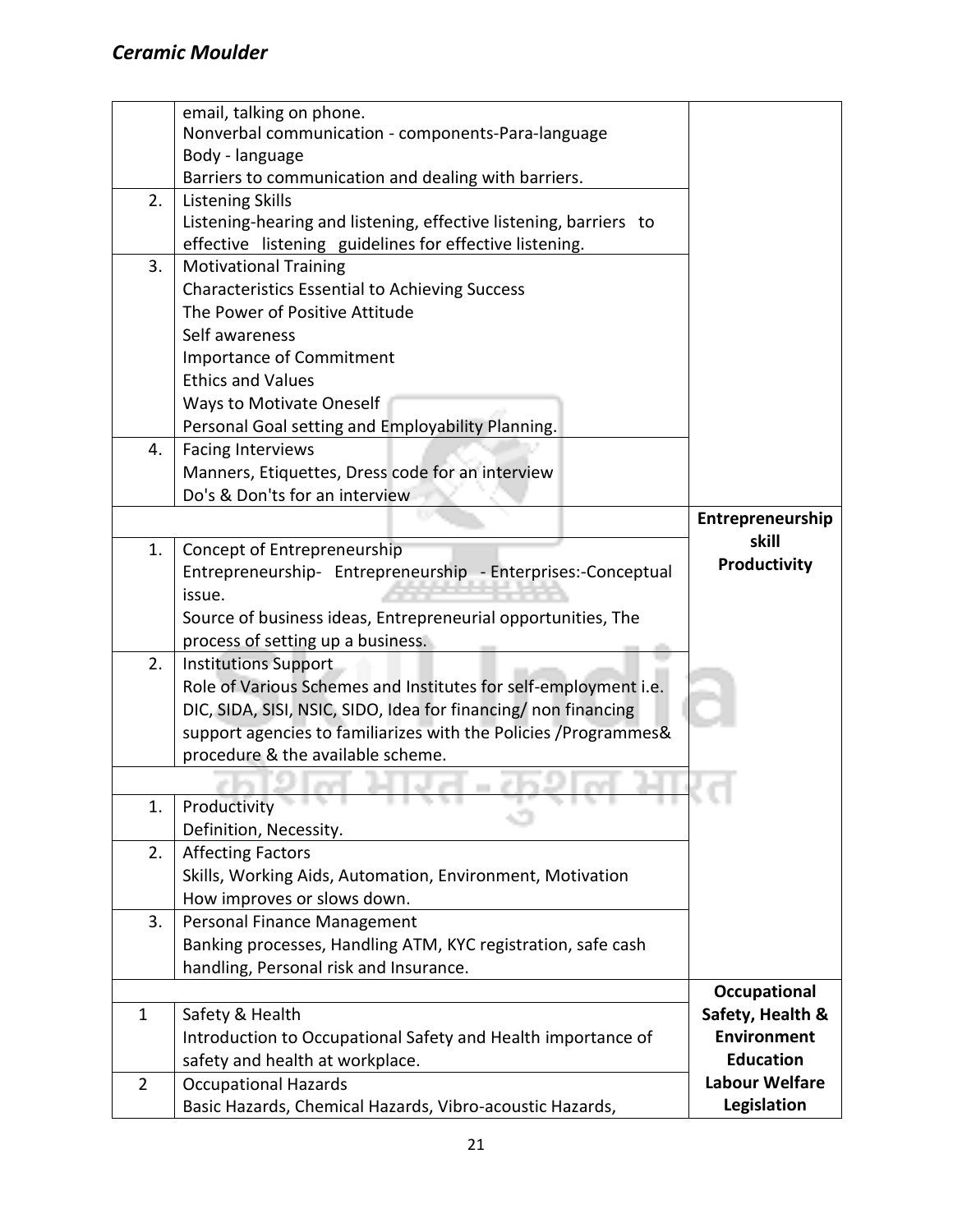|              | Mechanical Hazards, Electrical Hazards, Thermal Hazards.          |   |
|--------------|-------------------------------------------------------------------|---|
|              | Occupational health, Occupational hygienic, Occupational          |   |
|              | Diseases/Disorders & its prevention.                              |   |
| 3            | Accident & safety                                                 |   |
|              | Basic principles for protective equipment.                        |   |
|              | Accident Prevention techniques - control of accidents andsafety   |   |
|              | measures.                                                         |   |
| 4            | <b>First Aid</b>                                                  |   |
|              | Care of injured & Sick at the workplaces, First-Aid &             |   |
|              | Transportation of sick person                                     |   |
|              |                                                                   |   |
| $\mathbf{1}$ | Welfare Acts,                                                     |   |
|              | Benefits guaranteed under various acts-Factories Act,             |   |
|              | Apprenticeship Act, Employees State Insurance                     |   |
|              | Act(ESI), Employees Provident Fund Act                            |   |
|              | <b>Quality Tools</b>                                              |   |
| 1.           | <b>Quality Consciousness:</b>                                     |   |
|              | Meaning of quality, Quality Characteristic                        |   |
| 2.           | <b>Quality Circles:</b>                                           | 6 |
|              | Definition, Advantage of small group activity, objectives of      |   |
|              | quality Circle, Roles and function of Quality Circles in          |   |
|              | Organization, Operation of Quality circle. Approaches to starting |   |
|              | Quality Circles, Steps for continuation Quality Circles.          |   |
| 3.           | House Keeping:                                                    |   |
|              | Purpose of Housekeeping, Practice of good Housekeeping.           |   |
| 4.           | <b>Quality Tools</b>                                              |   |
|              | Basic quality tools with a few examples                           |   |

## कौशल भारत-कुशल भारत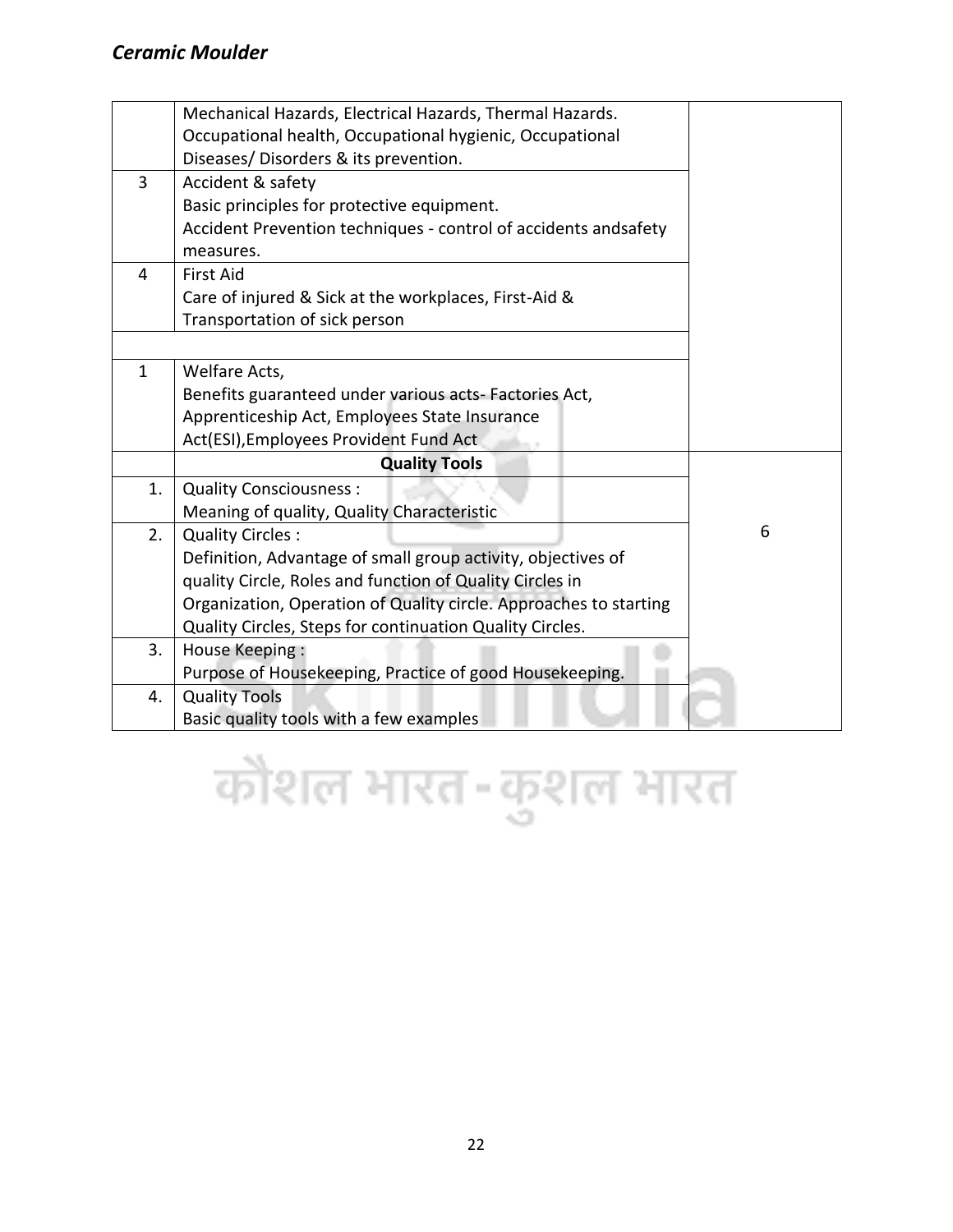The **competencies/ specific outcomes** on completion of On-Job Training are detailed below: -

#### **Block – I**

- 1. Safety and best practices/Basic Industrial Culture (5S, KAIZEN, etc.)
- 2. Prepare different types of documentation as per industrial need by different methods of recording information.
- 3. Making of various Models from Drawing.
- 4. Making of Models from samples.
- 5. Making of Models of Cups, Saucers, Tea pot, Milk Pot, Sugar pot, Bowl rice, pot, etc.
- 6. Making of Models of Sanitary Wares.
- 7. Process of preparation of Plaster from Gypsum.
- 8. Adjustment of Plaster Water Ratio.
- 9. Making of Models of Insulator.
- 10. Making of Models of Artistic Goods.
- 11. Making of Models of Historical Figures.
- 12. Explanation on setting of Plaster
- 13. Testing of Strength of Plaster.
- 14. Perform TPM (Total Production Management), TQM (Total Quality Management) and record keeping system.

#### **Note:**

1. Industry must ensure that above mentioned competencies are achieved by the trainees during their on job training.

2. In addition to above competencies/ outcomes industry may impart additional training relevant to the specific industry.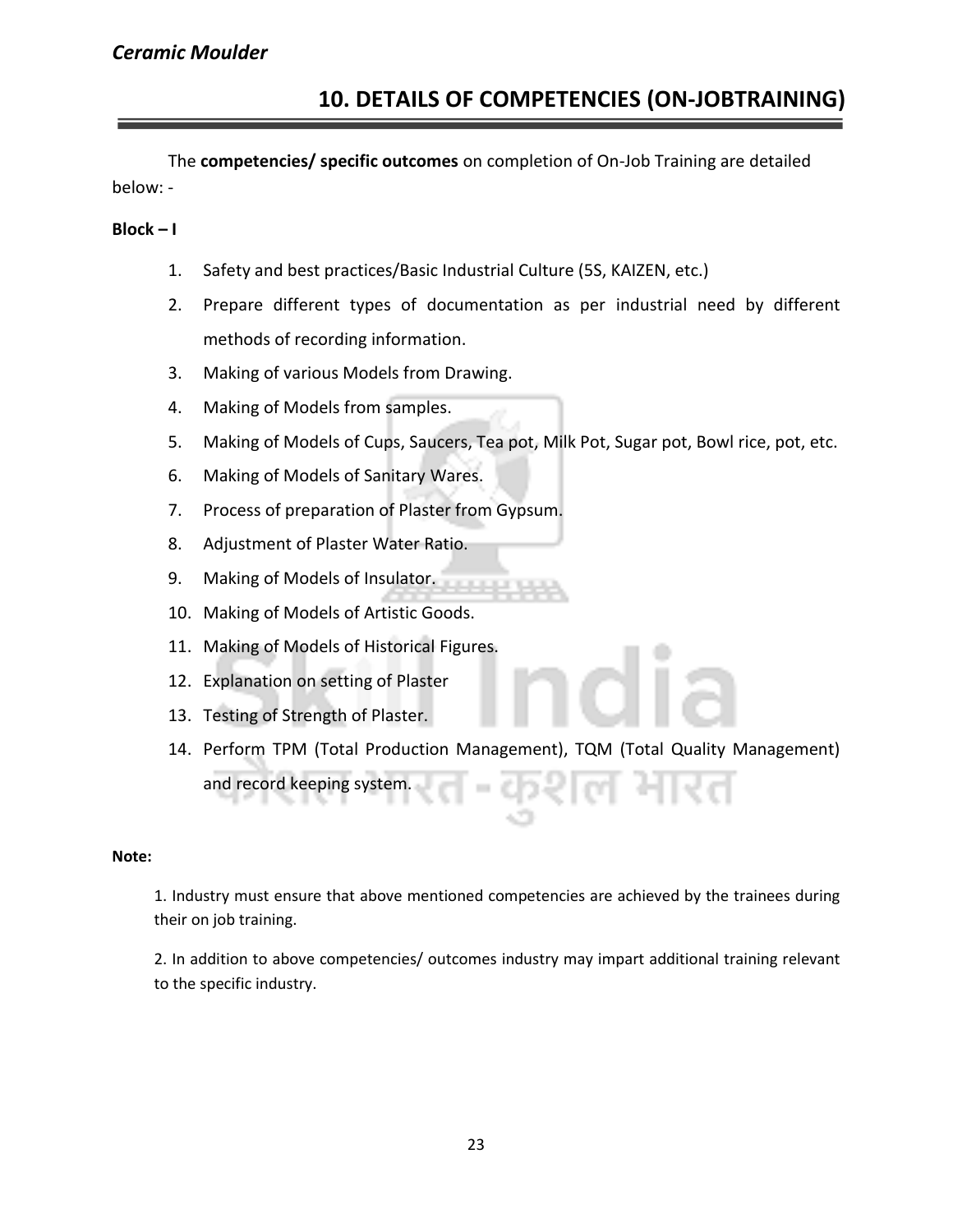÷

### INFRASTRUCTURE FOR PROFESSIONAL SKILL & PROFESSIONAL KNOWLEDGE

### **CERAMIC MOULDER**

### **LIST OF TOOLS AND EQUIPMENT for Basic Training (For 20 Apprentices)**

**A. TRAINEES TOOL KIT ( For each additional unit trainees tool kit Sl. 1-18 is required additionally)** 

| SI.<br>no.     | <b>Name of the Tool &amp; Equipments</b>            | <b>Specification</b>         | Quantity       |
|----------------|-----------------------------------------------------|------------------------------|----------------|
| $\mathbf{1}$   | Safety goggles                                      | (armoured heat proof)        | $\mathbf{1}$   |
| $\overline{2}$ | Protective apron                                    | (jute or Asbestos)           | 1              |
| 3              | <b>Rule Steel</b>                                   | 300 M.M/12"                  | $\mathbf{1}$   |
| 4              | <b>Tool Tray</b>                                    |                              | $\mathbf{1}$   |
| 5              | <b>Hand Brush</b>                                   | 25 m.m.                      | $\mathbf{1}$   |
| 6              | Steel Rule.                                         | 6"/150 m.m                   | $\mathbf{1}$   |
| 7              | Foot Wear /                                         | <b>Asbestos Over-shoes</b>   | $\mathbf{1}$   |
| 8              | <b>Try Square</b>                                   | 250 m.m/10" (for wood work)  | $\mathbf{1}$   |
| 9              | <b>Making Gauge</b>                                 | (wood work)                  | $\mathbf{1}$   |
| 10             | Diagonal scale                                      | Standard                     | $\mathbf{1}$   |
| 11             | Divider                                             | Standard                     | $\mathbf{1}$   |
| 12             | Iron Moulds                                         | Standard                     | 3              |
| 13             | <b>Wooden Moulds</b>                                | Standard                     | 3              |
| 14             | Wooden Hammer                                       | Standard                     | $\mathbf{1}$   |
| 15             | Crucible                                            | (30 c.c. capacity)           | $\mathbf{1}$   |
| 16             | Tongs                                               | (Nickel plated)              | $\mathbf{1}$   |
| 17             | <b>Specific Gravity bottle</b>                      | Standard                     | $\mathbf{1}$   |
|                | <b>B: INSTRUMENTS &amp; GENERAL SHOP OUTFIT</b>     |                              |                |
| 18.            | Chemicals required for Acidimetry &<br>Alhalimentry | Standard                     | $\mathbf{1}$   |
| 19.            | <b>Torsion Viscometer</b>                           | Standard                     | $\mathbf{1}$   |
| 20.            | <b>Small Fitter Press</b>                           | Standard                     | $\mathbf{1}$   |
| 21.            | Small Vacuum Pugmill (moterised)                    | Standard                     | $\mathbf{1}$   |
| 22.            | Modulus of rupture apparatus                        | Standard                     | $\mathbf{1}$   |
| 23.            | <b>Platinum Crucible</b>                            | (30 capacity)                | $\overline{2}$ |
| 24.            | <b>Nickel Crucible</b>                              | (30 capacity)                | 8              |
| 25.            | <b>Electric Furnace</b>                             | 1000°c capacity              | $\mathbf{1}$   |
| 26.            | <b>Electric Furnace</b>                             | 1450 <sup>o</sup> c capacity | $\mathbf{1}$   |
| 27.            | Gas fired Muffle Furnace                            | 1200ºc capacity              | $\mathbf{1}$   |
| 28.            | Vacuum Pump                                         | Standard                     | $\mathbf 1$    |
| 29.            | <b>Vacuum Desecicator</b>                           | Standard                     | $\overline{2}$ |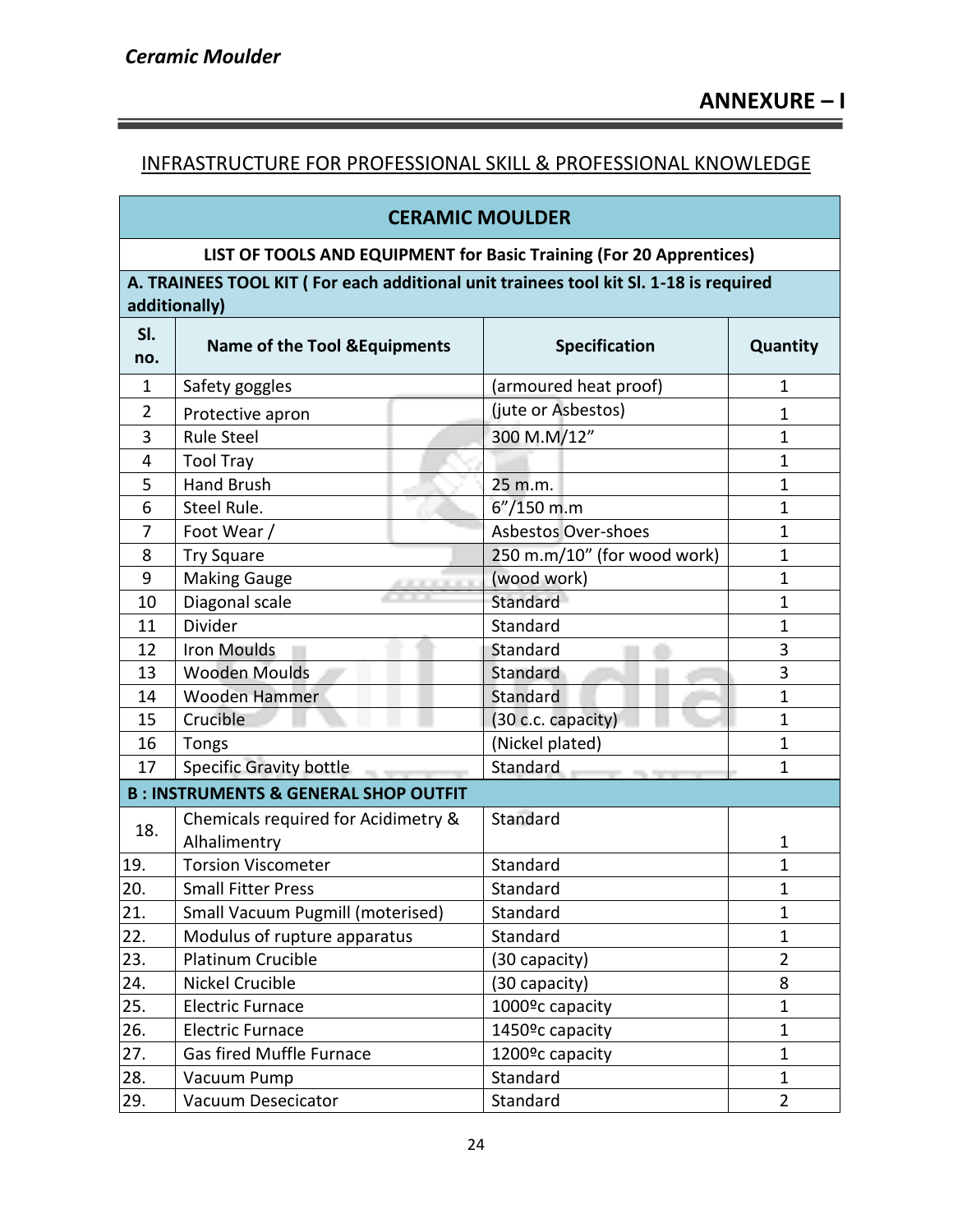| 30. | Porcelain Mortar & Pestle                 | Standard                  | 6              |
|-----|-------------------------------------------|---------------------------|----------------|
| 31. | Iron Mortar & Pestle                      | Standard                  | 3              |
| 32. | Horse-sheet magnet                        | Standard                  | 4              |
| 33. | Stop-Watch                                | Standard                  | $\overline{2}$ |
| 34. | <b>Chemical Balance</b>                   | Standard                  | $\overline{2}$ |
| 35. | Student petrological Microscope           | Standard                  | $\mathbf{1}$   |
| 36. | Tongs assorted                            | Standard                  | 4              |
| 37. | <b>Asbestos Hand Gloves</b>               | Standard                  | 4 pairs        |
| 38. | Pint Mug Enamek                           | Standard                  | 6              |
| 39. | Rule, contraction                         | 600 m.m.                  | $\mathbf{1}$   |
| 40. | Drill, Ratchet Brace                      | 10"/250 m.m.              | $\mathbf{1}$   |
| 41. | Auger                                     | 6.9.12.15 m.m assorted    | 1 each         |
| 42. | Blow lamp, Kerosene                       | Standard                  | $\overline{2}$ |
| 43. | Shovel, hand                              | Standard                  | $\overline{2}$ |
| 44. | <b>Wheel Barrows</b>                      | Standard                  | $\mathbf{1}$   |
| 45. | <b>Funnel Enamel</b>                      | 175 m.m.                  | 4              |
| 46. | <b>Funnel Enamel</b>                      | 150 m.m.                  | 4              |
|     | Buretties, Pipette measuring              | As required in a Chemical |                |
| 47. | cylinders, etc                            | Laboratory.               | As Required    |
| 48. | <b>Standard sieves</b>                    | (I.S.Std)                 | 1 Set          |
| 49. | <b>Chisel Cold Flat</b>                   | 12 m.m.                   | 4 Set          |
| 50. | <b>Chisel Cold Flat</b>                   | 20 m.m.                   | 4              |
| 51. | Hammer Ball pien                          | 1 k.g.                    | $\overline{4}$ |
| 52. | Hammer Ball pien                          | 2 k.g.                    | 4              |
| 53. | <b>Half Round file</b>                    | 150 m.m.                  | 4              |
| 54. | Remmer flat                               | Standard                  | 4              |
| 55. | Wrench adjustable.                        | 75 m.m                    | $\overline{2}$ |
| 56. | Wire Brush                                | Standard                  | 4              |
| 57. | <b>Screw Driver</b>                       | 250 m.m.<br>a se          | 3              |
| 58. | <b>Screw Driver</b><br><b>ALC: NO AND</b> | 150 m.m.                  | 4              |
| 59. | <b>Engineering Try Square</b>             | 150 m.m.                  | $\overline{2}$ |
| 60. | Scriber                                   | 200 m.m.                  | 4              |
| 61. | Pliers                                    | 200 mm.                   | 4              |
| 62. | Caliper outside                           | 150m.m.                   | 4              |
| 63. | Caliper inside                            | 150m.m.                   | 4              |
| 64. | Face shields (Clear)                      | Standard                  | 8              |
| 65. | <b>Head Wear</b>                          | Standard                  | 8              |
|     | Fire extinguisher foan, chemical          | (according to factory     |                |
| 66. |                                           | regulation)               | 2              |
| 67. | First-Aid Box including burn treatment    | Standard                  | $\overline{2}$ |
| 68. | Fire Buckets with stand                   | Standard                  | 4 Sets         |
| 69. | Work Bench                                | 2m x 1.5m x 750 m.m.      | 2 Nos.         |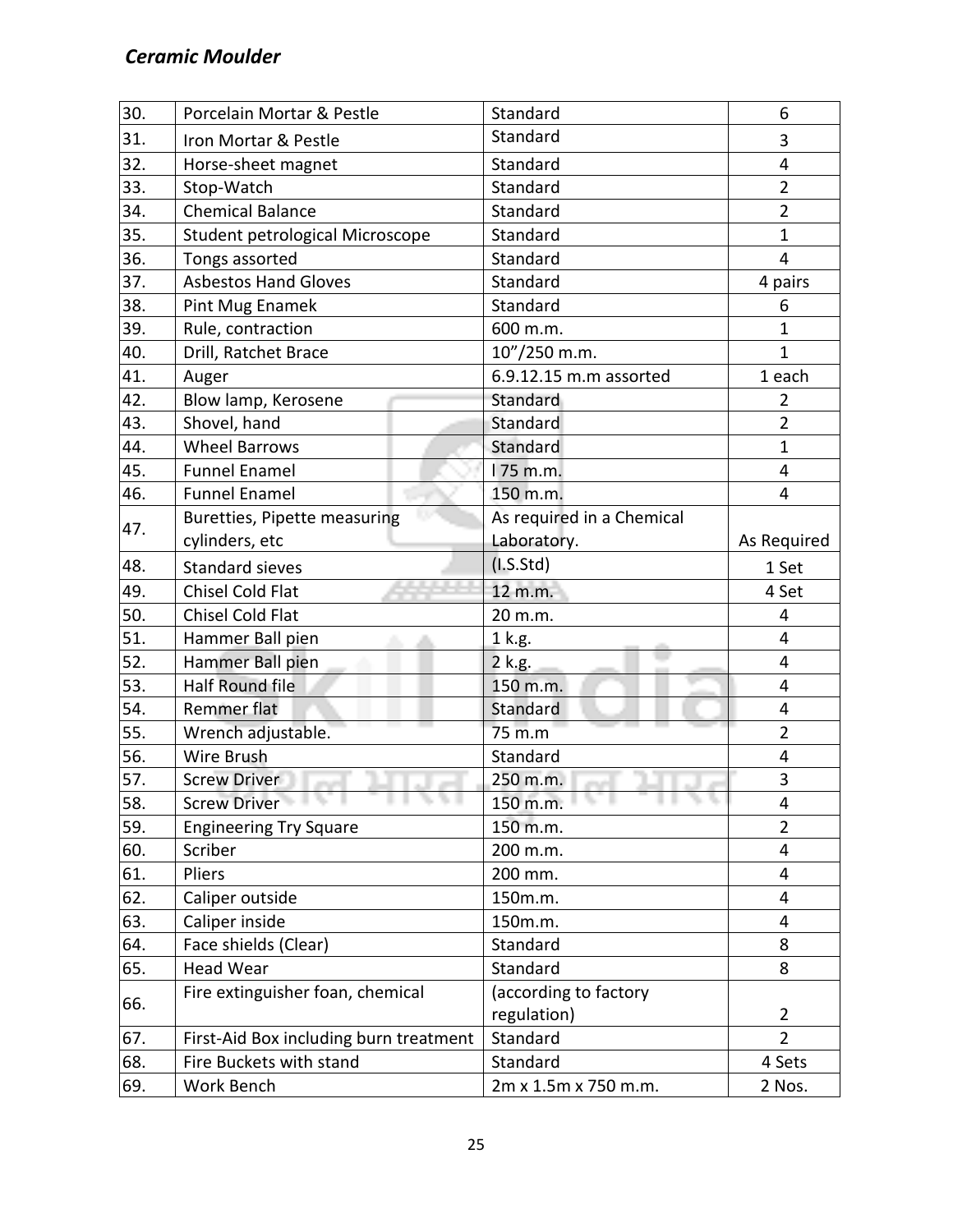| 70. | Vice, Bench                      | 125m.m.jaw          | 4              |
|-----|----------------------------------|---------------------|----------------|
| 71. | Locker Steel                     | with 8 Drawers each | $\overline{2}$ |
| 72. |                                  | adjustable 225mm to |                |
|     | Hack Saw Frame                   | 300m.m              | 4              |
| 73. | <b>Hack Saw Blades</b>           | 300 m.m.            | As Required    |
| 74. | <b>Mallet Hide</b>               | Standard            | 4              |
| 75. | Different tools & appliances for | Standard            |                |
|     | colouring                        |                     | 8 Sets         |
| 76. | <b>Taper Trowel</b>              | Standard            | 4 (different   |
|     |                                  |                     | sets)          |
| 77. | Temperature recorders            | Standard            | 4 Sets         |
| 78. | <b>Bunsen Burner</b>             | Standard            | 8              |
| 79. | <b>Refractory Fire Bricks</b>    | Standard            | As Required    |
| 80. | Oil/ Gas Burners                 | Standard            | 4 sets each    |
| 81. | Pyrometer / Thermocouples        | Standard            | 4 sets each    |
| 82. | Indicators(Temperature)          | Standard            | 4 sets each    |
| 83. | <b>Steel Almirah for Teacher</b> | Standard            | 1 (for each    |
|     |                                  |                     | trade)         |
| 84. | <b>Magnifying Lense</b>          | Standard            | 4              |
| 85. | Physical Balance (250g.m.)       | Standard            | 3              |
| 86. | <b>Travelling Microscope</b>     | Standard            | $\mathbf{1}$   |
|     | <b>GENERAL SHOP OUTFIT</b>       |                     |                |
| 87. | Double ended Bench Grinder       | 150 mm Wheeldia     | $\mathbf 1$    |
| 88. | Drying Oven                      |                     | $\mathbf{1}$   |
| 89. | <b>Liquid limit Device</b>       | Standard            | 3              |
| 90. | Jaw Crusher                      | Standard            | $\mathbf{1}$   |
| 91. | <b>Roller Mill</b>               | Standard            | $\mathbf{1}$   |
| 92. | Edge Runner                      | Standard            | $\mathbf{1}$   |
| 93. | Hammer Mill                      | Standard            | $\mathbf{1}$   |
| 94. | <b>Ball Mill</b>                 | Standard            | $\mathbf{1}$   |
| 95. | Pot Mill                         | (3 to a set)        | 3 sets         |
| 96. | <b>Weighing Scale</b>            | 10 k.g. capacity    | $\mathbf 1$    |
| 97. | <b>Weighing Scale</b>            | 50 k.g. capacity    | $\mathbf{1}$   |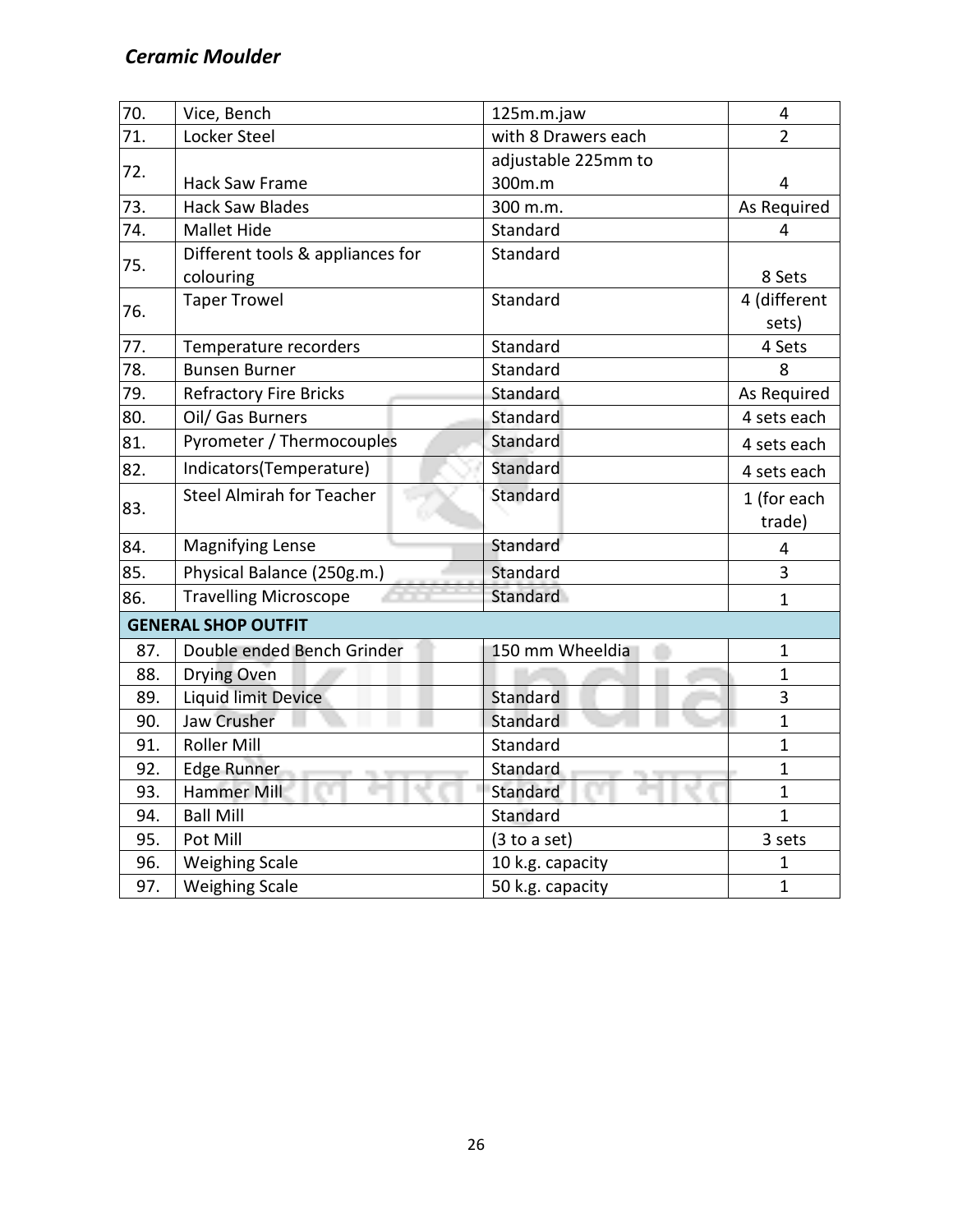### INFRASTRUCTURE FOR WORKSHOP CALCULATION & SCIENCE AND ENGINEERING DRAWING

### **TRADE: CERAMIC MOULDER**

### **LIST OF TOOLS& EQUIPMENTS FOR -20APPRENTICES**

1) **Space Norms** : 45 Sq.m. (For Engineering Drawing)

### **2) Infrastructure:**

| <b>A: TRAINEES TOOL KIT:-</b> |                                      |                      |             |
|-------------------------------|--------------------------------------|----------------------|-------------|
| SI.<br>No.                    | Name of the items                    | <b>Specification</b> | Quantity    |
| 1.                            | Draughtsman drawing instrument box   |                      | $20+1$ set  |
| 2.                            | Set square celluloid 45 <sup>o</sup> | (250 X 1.5 mm)       | $20+1$ set  |
| 3.                            | Set square celluloid 30°-60°         | (250 X 1.5 mm)       | $20+1$ set  |
| 4.                            | Mini drafter                         |                      | $20+1$ set  |
| 5.                            | Drawing board IS: 1444               | (700mm x500 mm)      | $20+1$ set  |
|                               | <b>B: Furniture Required</b>         |                      |             |
| SI.<br>No.                    | Name of the items                    | <b>Specification</b> | Quantity    |
|                               |                                      |                      |             |
| $\mathbf{1}$                  | <b>Drawing Board</b>                 |                      | 20          |
| $\overline{2}$                | Models: Solid & cut section          |                      | as required |
| 3                             | <b>Drawing Table for trainees</b>    |                      | as required |
| 4                             | Stool for trainees                   |                      | as required |
| 5                             | Cupboard (big)                       |                      | 01          |
| 6                             | White Board (size: 8ft. x 4ft.)      |                      | 01          |
| $\overline{7}$                | <b>Trainer's Table</b>               |                      | 01          |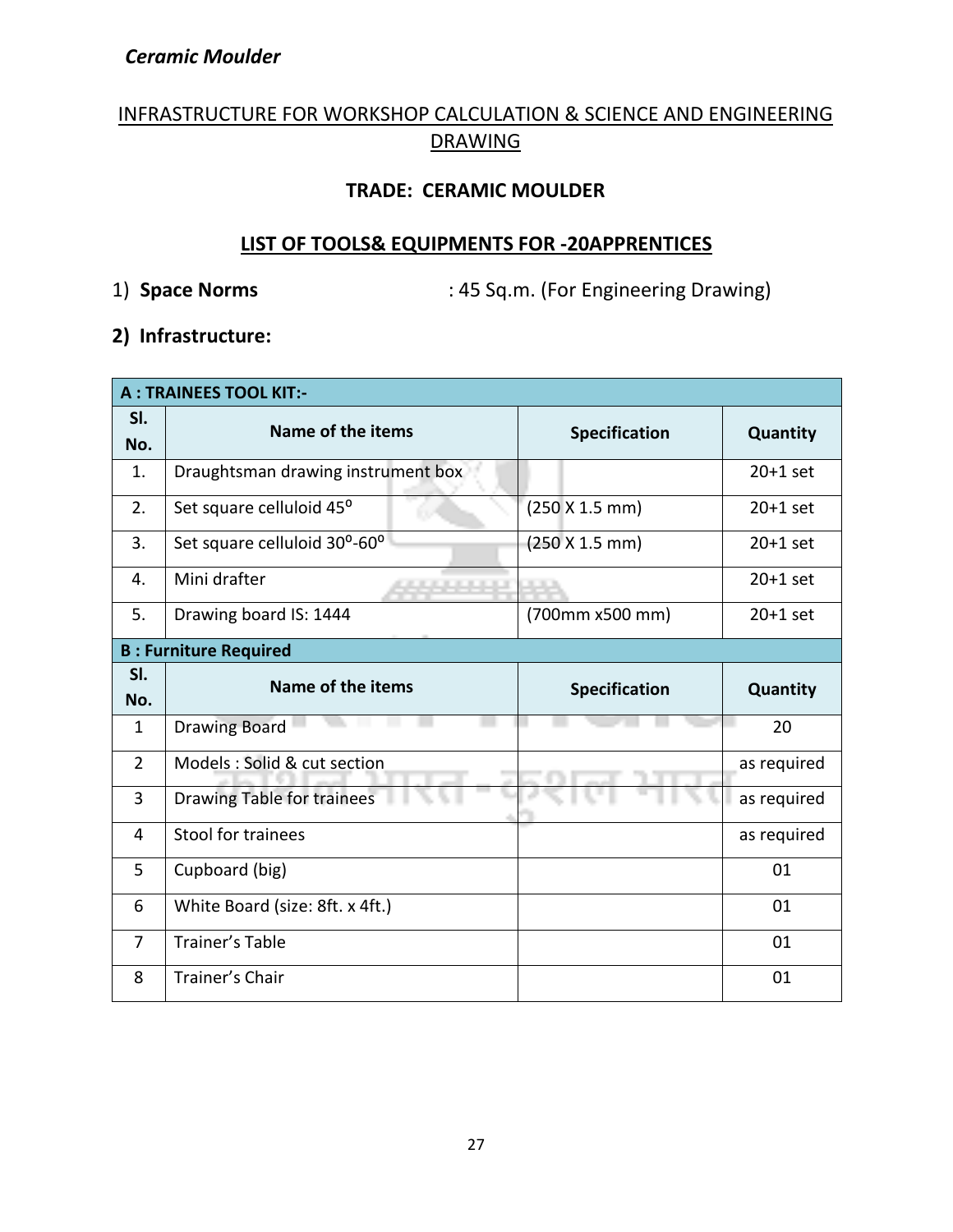| <b>TOOLS &amp; EQUIPMENTS FOR EMPLOYABILITY SKILLS</b>                                                |                                                                                                                                                          |          |  |
|-------------------------------------------------------------------------------------------------------|----------------------------------------------------------------------------------------------------------------------------------------------------------|----------|--|
| Sl. No.                                                                                               | Name of the Equipment                                                                                                                                    | Quantity |  |
| 1.                                                                                                    | Computer (PC) with latest configurations and Internet connection<br>with standard operating system and standard word processor and<br>worksheet software | 10 Nos.  |  |
| 2.                                                                                                    | <b>UPS - 500VA</b>                                                                                                                                       | 10 Nos.  |  |
| 3.                                                                                                    | Scanner cum Printer                                                                                                                                      | 1 No.    |  |
| 4.                                                                                                    | <b>Computer Tables</b>                                                                                                                                   | 10 Nos.  |  |
| 5.                                                                                                    | <b>Computer Chairs</b>                                                                                                                                   | 20 Nos.  |  |
| 6.                                                                                                    | <b>LCD Projector</b>                                                                                                                                     | 1 No.    |  |
| 7.                                                                                                    | White Board 1200mm x 900mm                                                                                                                               | 1 No.    |  |
| $\vert$ Note: - Above Tools & Equipments not required, if Computer LAB is available in the institute. |                                                                                                                                                          |          |  |

# Skill India कौशल भारत-कुशल भारत

**ARRAIGHTHA**